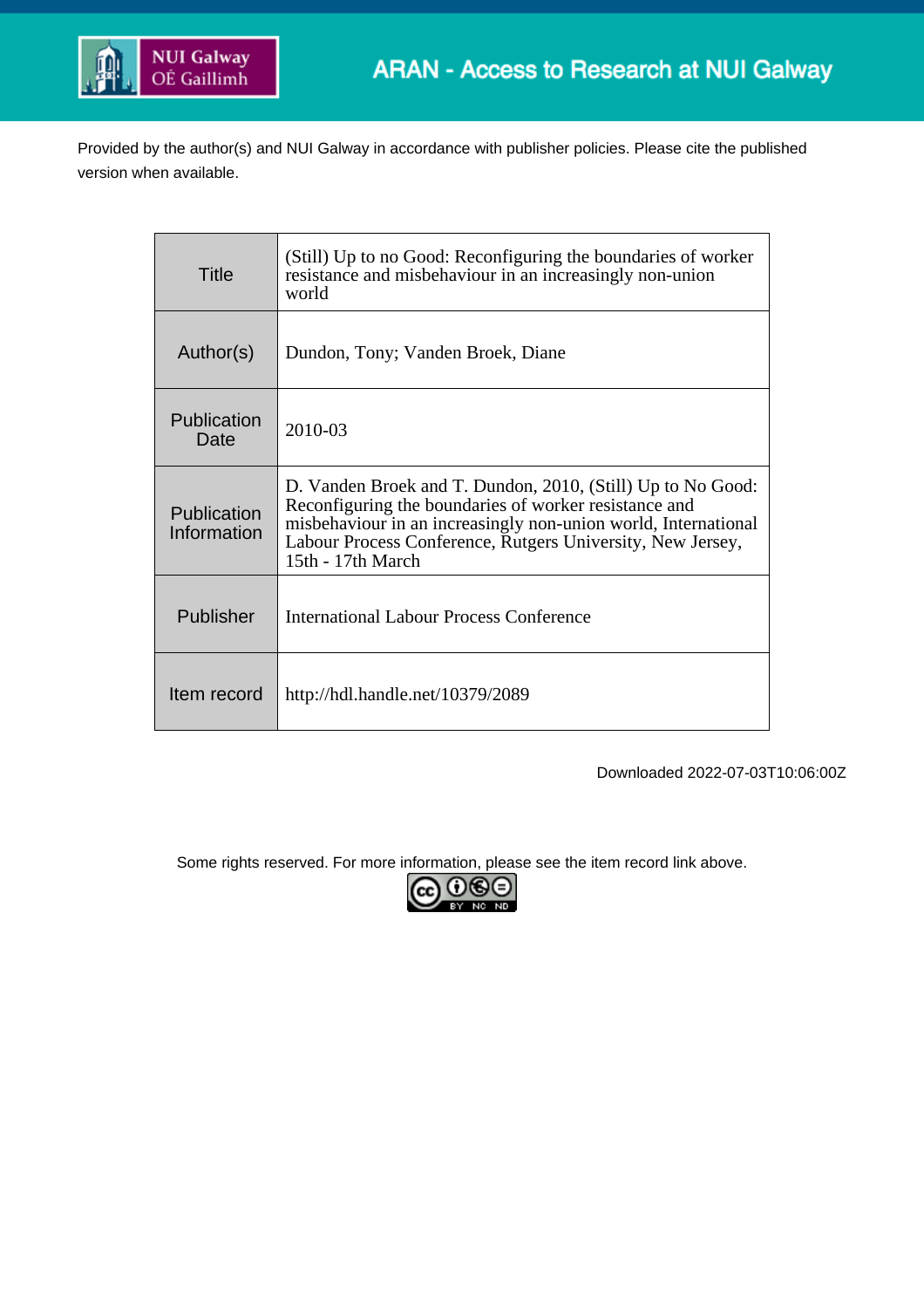## **(Still) Up to no Good: Reconfiguring the boundaries of worker resistance and misbehaviour in an increasingly non-union world**

Diane van den Broek The University of Sydney, Australia

Tony Dundon National University of Ireland Galway

## *Abstract*

*There has been significant development in the way industrial conflict and worker resistance has been analysed over the past fifteen years. While researchers have observed the quantitative decline of traditional forms of employee resistance, others have highlighted the diversity and range of more informal employee behaviours. As indicated below, there have been a range reasons for both the decline in formal resistance and in approaches to how resistance is viewed. However, a common tendency has been to overlook the role of institutional and industrial context. The following research into unorganised workers identifies the importance of institutional factors in reassessing assumed boundaries between formal (and often collective) indicators of conflict, and more informal instances of workplace misbehaviour.*

Available to be cited as:

D. Vanden Broek and T. Dundon, 2010, '(Still) Up to No Good: Reconfiguring the boundaries of worker resistance and misbehaviour in an increasingly non-union world', *International Labour Process Conference*, Rutgers University, New Jersey, 15th – 17th March.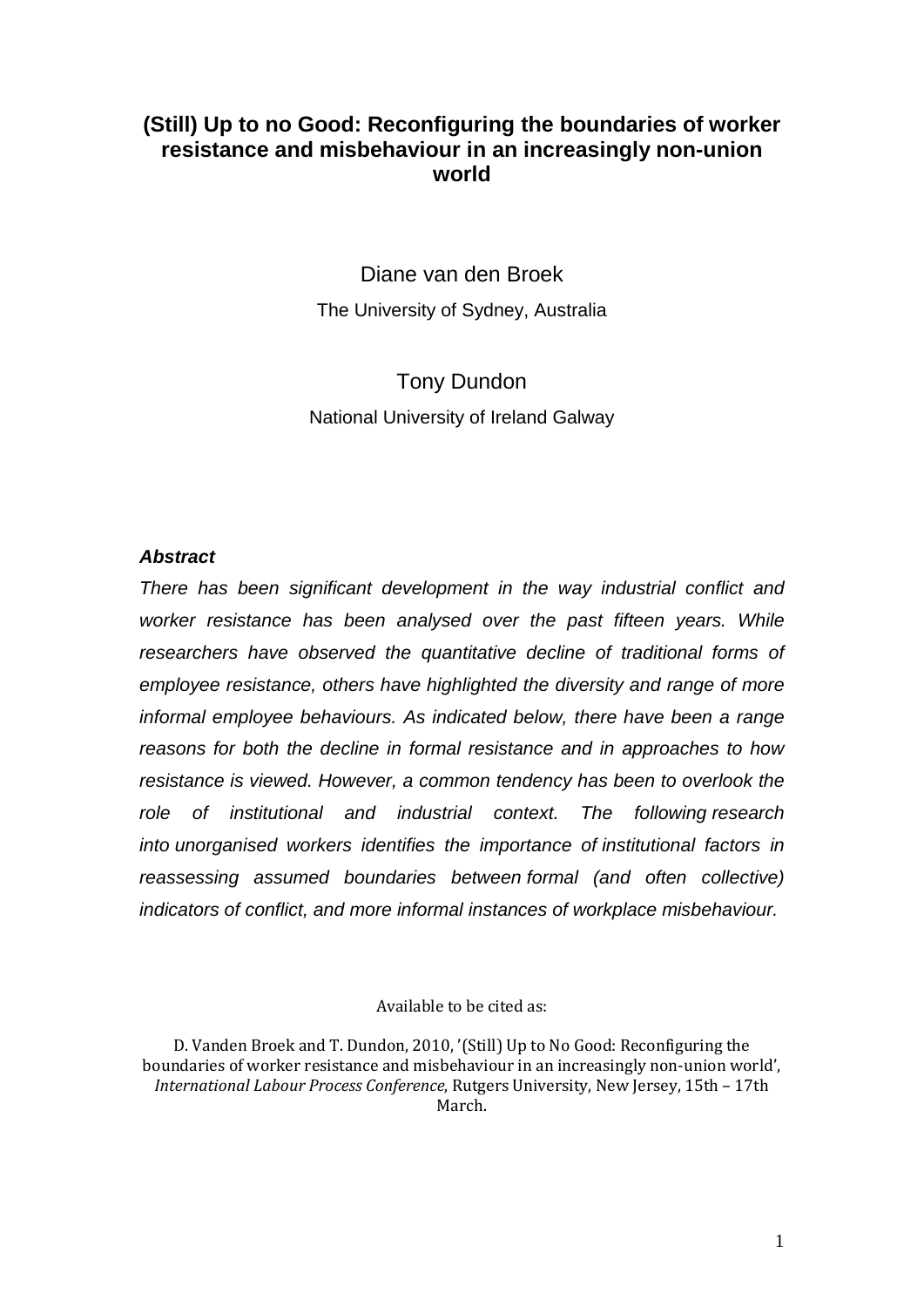### **Introduction**

Theoretical conceptions of worker resistance have traditionally focused on how individual workers and collective associations defend prevailing interests. Within much of the extant literature the tendency has been to assume that workers respond to managerial prerogative either formally or informally, that is through an exit-voice binary (Freeman and Medoff, 1984). Drawing on original longitudinal research among non-unionised firms in both Australia and Britain, this paper analyses the shifting theorisation around resistance and misbehaviour over the last fifteen years. It highlights structural conditions of the wage-effort exchange and the importance of contextual factors that reconfigure traditional dichotomies and gradients between resistance and misbehaviour. Given that the majority of workers in capitalist market economies now lack formal collective representation, the research suggests that a more inclusive framework is needed to capture dynamic variations of resistance.

Industrial relations traditionally focused on the institutions of job regulation through the practices and processes mediating workplace relations. This has been criticised as something of its time, with undue emphasis placed on the formal institutions such as trade unions and collective bargaining (Ackers, 2002). Conventions around pluralist industrial relations essentially saw the modification of workplace behaviour through collective bargaining and joint consultation as a process to institutionalise conflict (Flanders, 1965). In contrast, deeper sociological studies sought to illuminate the uneven and micro political systems underpinning workplace behaviour, including among other tactics worker sabotage, soldiering and go-slows along with other attempts to control and manipulate the labour process (e.g. Roy, 1952; Beynon, 1973; Buroway, 1979). Building on this tradition, Ackroyd and Thompson (1999) highlighted how employees temper and moderate the power and authority of employers by widening interpretations of workplace (mis)behaviour.

It is also argued here that misbehaviour (including important identity factors such as bullying and harassment) have become significant forms of resistance in their own right. For many workers who lack formal collective organisation, what is often viewed as misbehaviour (and therefore missed by structural measures of strike action or other formal protest) is under certain conditions resistance. As Roscigno et al (2009 recently argued, analysing broader notions of 'incivility' could help to incorporate the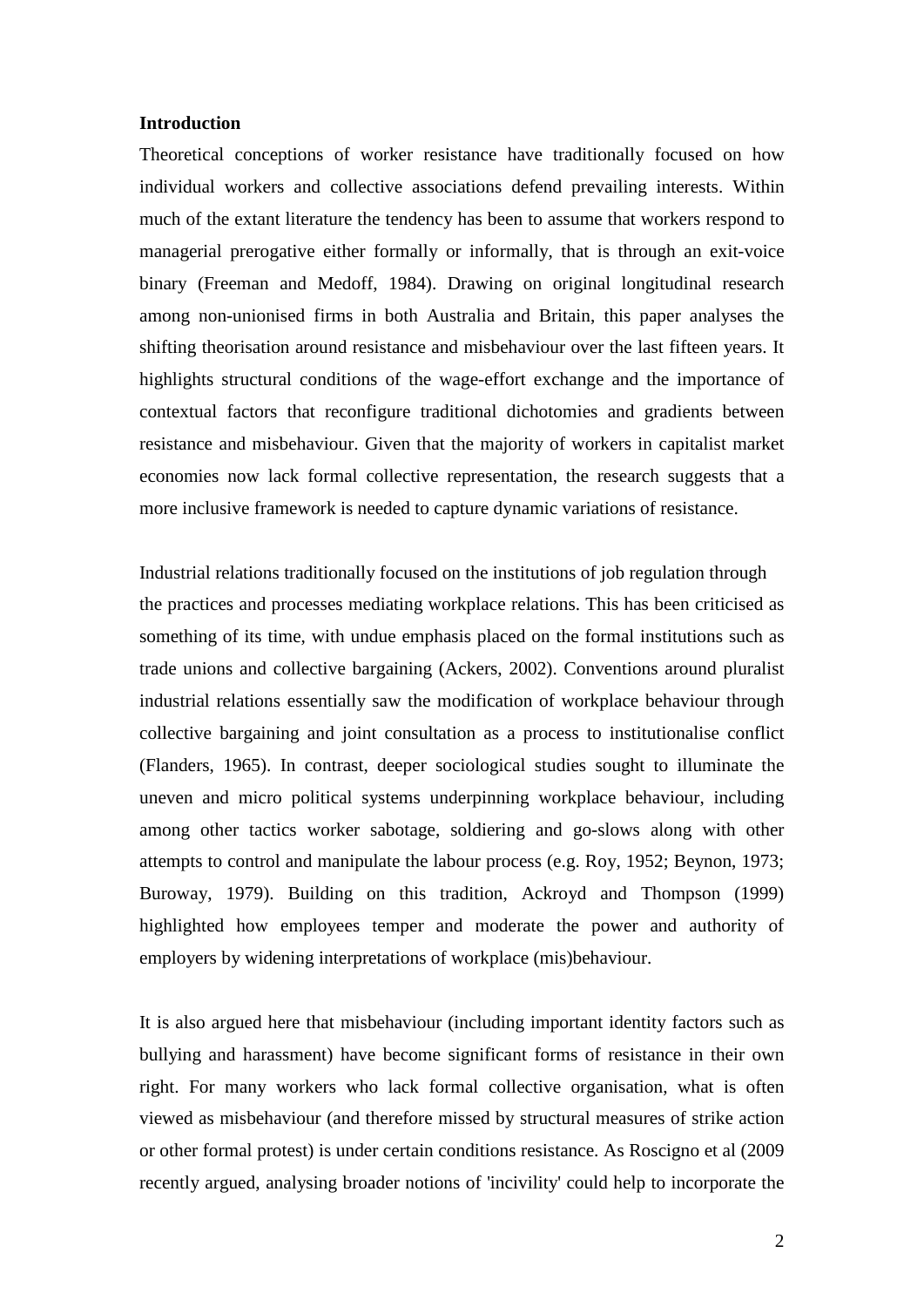social nature of much workplace conflict which emerges both vertically and horizontally*.*

As alluded to above, an increasing number of researchers have analysed resistance through the lens of cynicism, sexuality or gender, humour, cultural manipulation and corporate symbolism, ambition, or concepts of subjectivity, self-identity and selfdistancing (Fleming and Spicer, 2003; 2007; Willmott, 1993; Hodgson, 2005; Kärreman and Alvesson, 2009). As valuable as such contributions have been, they nonetheless tend to downplay worker 'interests' against the changing and fluid context within which the labour process is played out (Thompson, 2005). For example Fleming's (2005) research on worker resistance at 'Sunray' outlines various 'culture programs' and paternalistic management styles within a call centre. However employee responses (largely based around cynicism) are often assumed to operate within a structural and regulatory vacuum. For example Fleming (2005: 60) noted that the 'construction of identity'...was bound by context and societal discourses relating to class, capitalism, and patriarchy', this is not elaborated with the potential potency of context treated as little more than an acknowledged footnote. He continues, 'the metaphor of production is appropriate here because it reveals how these resistant identities are realised when and where power is applied' (ibid). However the specific mechanisms of power are left unexplained. The resistance and the context of class, capitalism, patriarchy or power as it relates to the production process and workers at the firm remains unqualified, other than noting its potential importance as a mediator.

Particularly since the mid 1990s, much discussion about managerial control and employee resistance have taken place in an institutional vacuum. This has resulted in a virtual polarisation of theorisation about worker resistance and misbehaviour. In addressing these questions, this article draws on original and published research into worker resistance amid anti-union managerial strategies conducted over the last fifteen years in Australia and Britain. It argues that the boundaries between 'misbehaviour, resistance and conflict' are increasingly blurred: what have often been viewed as acts of misbehaviour actually translate to resistance given the changing structural and organisational conditions within capitalist labour markets, particularly in situations where workers are denied collective structures of voice and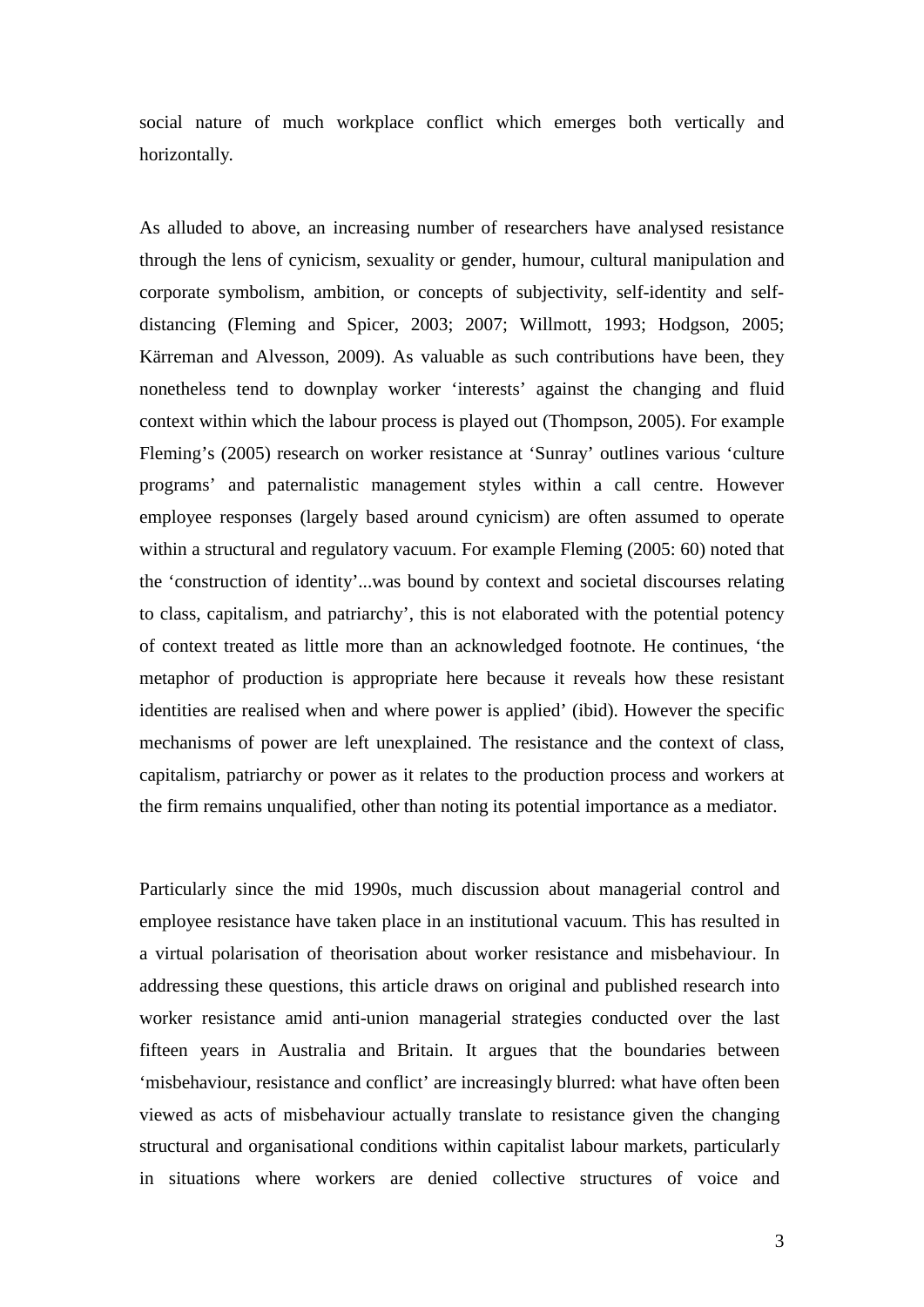representation. Arguably, the true distinctions between conflict, misbehaviour and resistance can only fully be understood when mediated by the political, institutional and economic context in which the labour process operates. As such the important question is not so much 'what kinds of resistance can not be incorporated', as posed by Fleming and Spicer (2007: 3-4), but rather 'what forms of resistance remain when workers are denied access to the formal structural mechanisms that mediate managerial power and authority?'

This assessment of dialogues between managerial authority and employee resistance, recognises the role of subjectivity and identity in shaping resistance; however it also argues that structural constraints and contexts are equally if not more important. In the following section the research method is then explained, followed by a review of the form, scope, longevity and trajectory of resistance and misbehaviour among respondents interviewed in different settings over fifteen years. The paper concludes with a discussion about the importance of analysing resistance and misbehaviour through a more nuanced rubric of institutional, contextual and structural change.

# **Changing Contexts and dialogues of managerial authority and employee resistance**

Over a century ago FW Taylor reinforced the need for managerial authority to focus production astutely around the evils (sic) of systematic soldiering through a division of labour (Taylor, 1911). Like the human relations scholars that followed, much of the research focused on how the management process could be designed to eliminate unproductive behaviour, thereby tipping the wage-effort bargain in favour of the organisation. Indeed much of the research was 'top down' in the sense that the focus remained within the management process itself, rather than understanding the firm from a variety of stakeholder interests (Fox, 1974; Freeman, 1984).

While there have been notable examples of research taking a more 'bottom-up' perspective on industrial wo(man) (Hobsbawm, 1965; Thompson, 1963), there remained strong imperatives to solving the 'problem' of labour. For example research into industrial conflict traditionally focused on established institutions and formally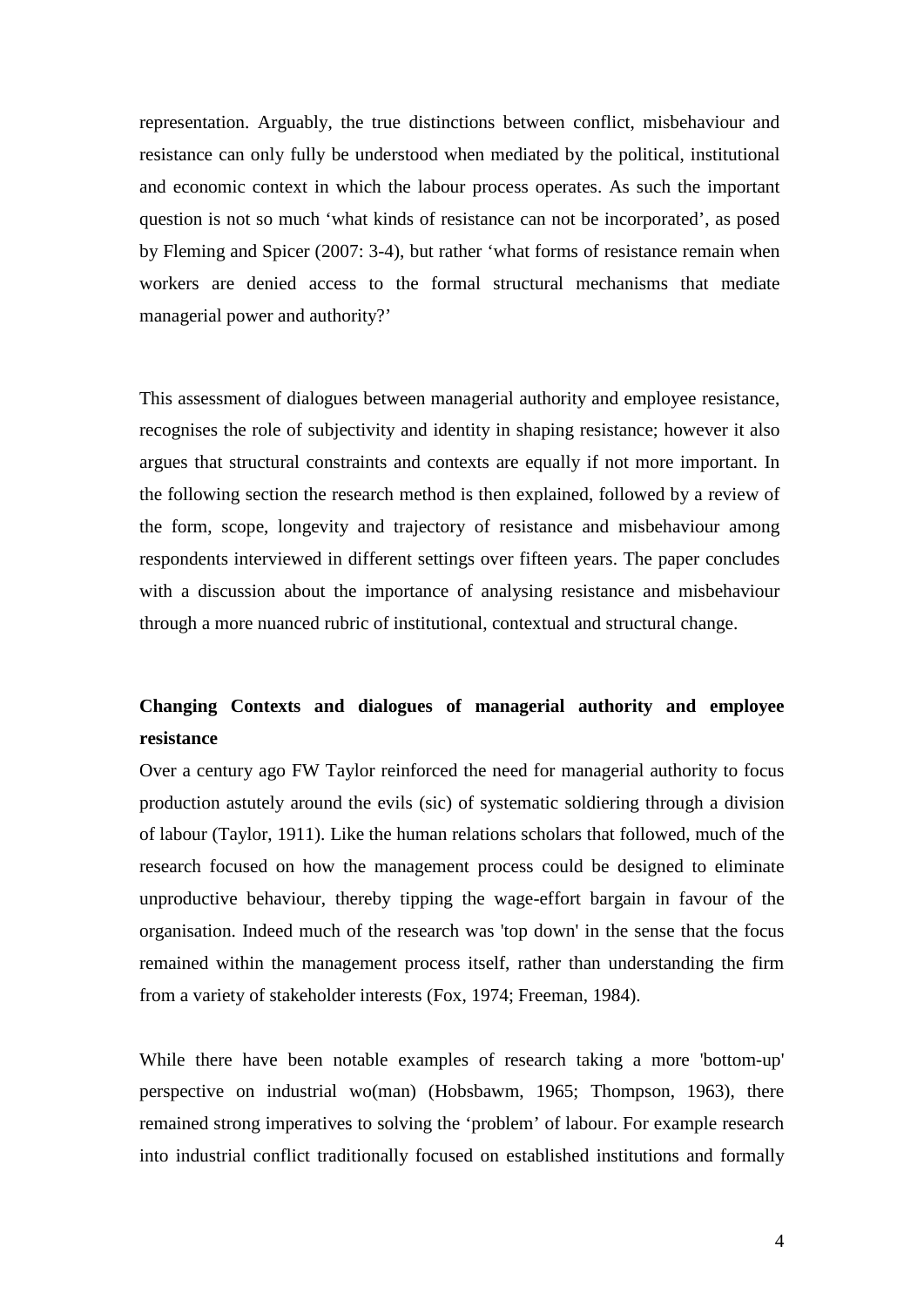recognised actors defending the broad interests of capital, labour and the state (lremonger, Merritt, Osborne, 1973; Hyman, 1972; Flanders, 1970). However these preoccupations with 'divergences in institutional development', (exemplified by Zeitlin, 1987) downplayed important social, economic and political processes which shaped industrial conflict and the institutions created to manage these behaviours (Donovan Commission; 1968; Hyman, 1989). Over time this led to invisible in/formal, power/control binaries (Mumby, 2005) which often missed important social factors shaping organisational resistance, including issues such as gender relations (Pollert, 1981) masculinity (Collinson, 1992), occupational identity (Dundon and Rollinson, 2004; Ashcraft, 2005) and sexual orientation (Burrell 1992) to name a few.

Given the earlier preoccupation with formal actions and the aforementioned omissions of the past which resulted, research into worker resistance began to incorporate more informal behaviours. As well as looking at formal strike action, research began to look more explicitly at 'intentional actions ... which defy and violate organisational norms and expectations and core values, mores and standards of proper conduct (Vardi and Weitz, 2004). Similarly, Ackroyd and Thompson (2003, 2, 31) looked at 'anything at work you are not supposed to do', while Vardi and Wiener (1996) argued misbehaviour involved deliberate actions that contravened organisational norms as well as societal standards about appropriate conduct.

As they, and others attest, establishing unifying terms for the various ways employees might react to managerial authority has not been a straight forward task (Jermier, et al, 1994; Collinson and Ackroyd, 2005). As indicated elsewhere, resistance and misbehaviour often overlap, even though they may differ both in the nature of the behaviours as well as the perceived intent and outcomes of such actions (Ackroyd and Thompson, 24).

There is no doubt that debates around workplace regimes have taken a significant cultural turn in the past twenty years (Thompson and van den Broek, forthcoming). While there have been many twists and turns, the augmentation of traditional technical and bureaucratic managerial control developed into analysis of more normative approaches to labour control (Callaghan and Thompson, 2001).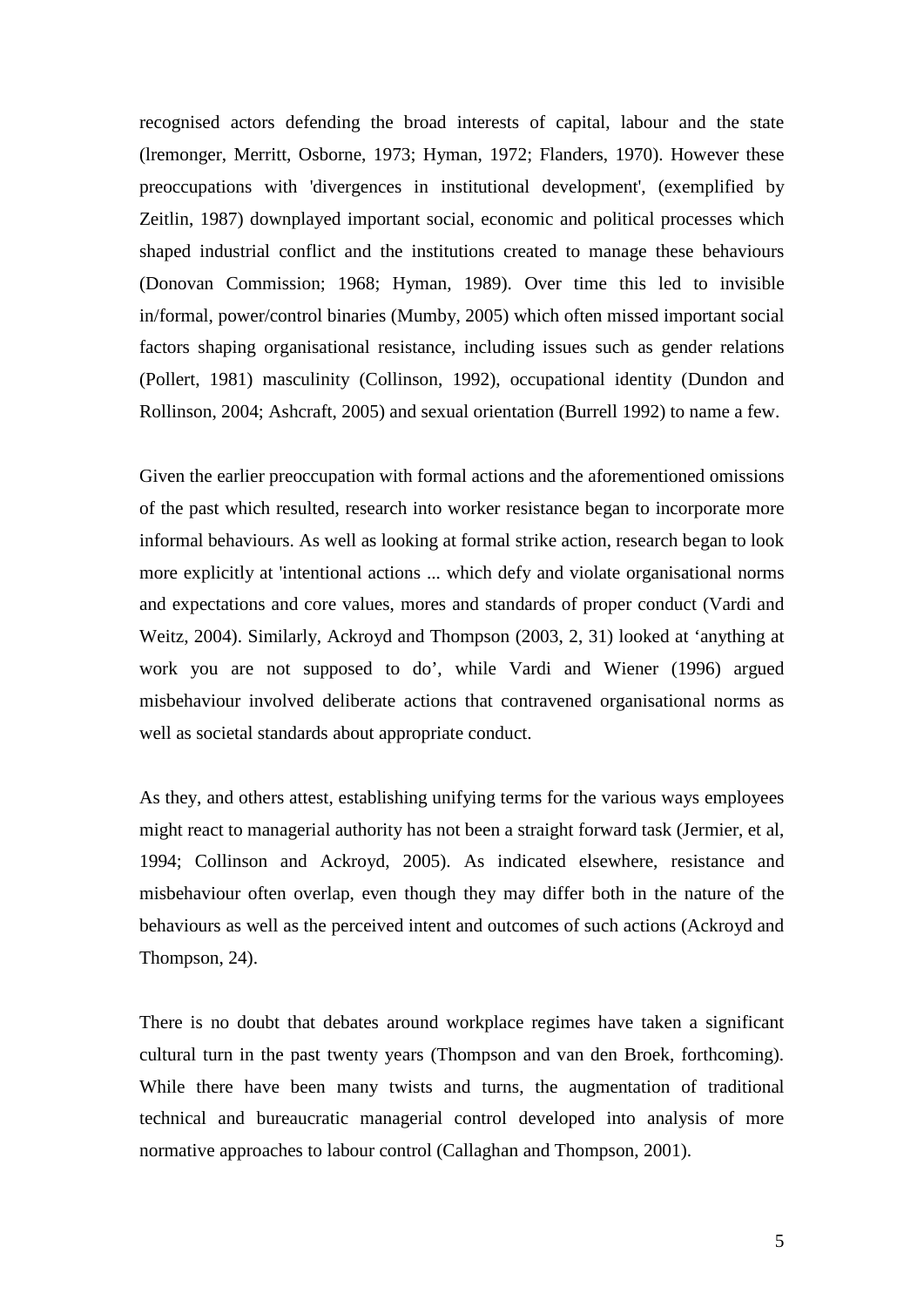Empowerment, quality excellence and workforce engagement have crept into the managerial lexicon, claiming to liberate employees from the collective shackles dominating previous epochs (Peters and Waterman, 1984; Pfeffer, 1998). However it has also pointed out that many firms shape and monitor their employees activities through combinations of cultural empowerment, engagement and enslavement (Grugulis et al, 2000; Smith and Tabak, 2009).

Over the last few decades, there has been a significant trend toward the representation of management and managerial control as omnipotent, and that employee dissent withers on the vine of peer and self subordination. While much panopticon imagery and arguments were often buoyed by the development of more sophisticated technologies (Zuboff 1988; Spitzmuller and Stanton, 2006)*,* others argued that consumption and brand management also explained the decline of employee resistance. For example in relation to call centre operations, Knights *et al* (1999: 19, 20) proposed that employees 'willingly turned themselves into self-disciplined subjects who put in performances without management having to use up resources in distributing rewards and sanctions'. The rationale behind this self-discipline was attributed to a 'loyalty to the brand and to the customer' which 'diminished the necessity for control sanctions and surveillance'. Alferoff and Knight's (2000: 2) research on telecommunications call centre workers at 'Commsco', further argued that 'call centre workplace subjectivities meant that workers were embedded in organizational imagery, branding, service ideology and work…which 'locked individuals into performance'(*ibid*: 11). Workers commitment to deliver quality customer service also lead to 'resistance' in the form of employees escaping *into* work by sidelining quantity objectives in favour of delivering improved customer service. Similarly more occupationally prestigious workers, such as pilots, resist by 'overtly consenting' to managerial directives (Ashcraft, 2005, 69, 83). While gaining satisfaction from providing good customer service constitutes a highly dubious example of resistance, the more salient point is that many of these studies fail to provide or propose alterative mechanisms of resistance to contextualise behaviours. Indeed while the home-spun wisdom of the managerial guru literature tends to lack rigorous empirical scrutiny, drastic changes to the structural conditions under which employees work is also critical to analysis of worker resistance.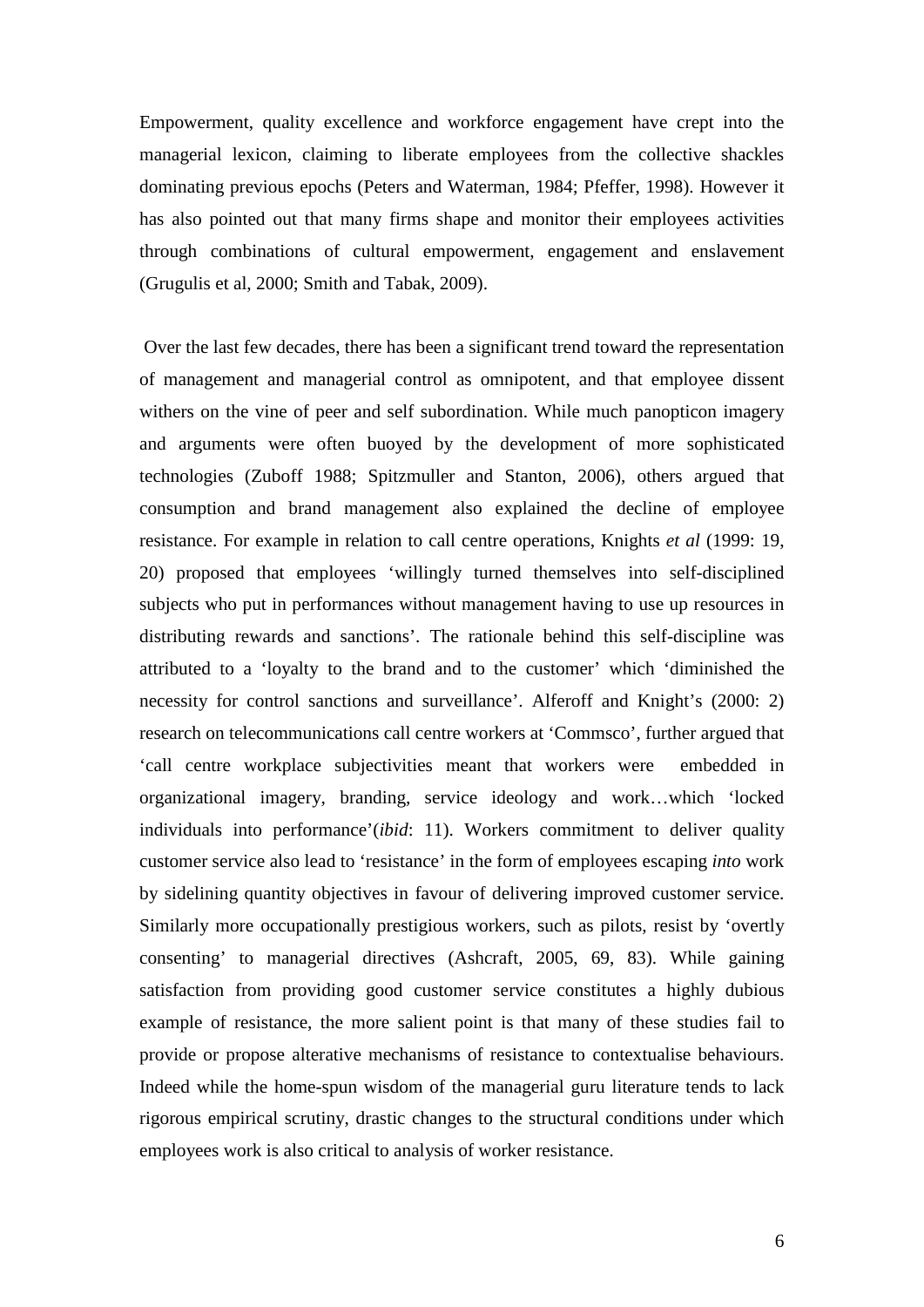### **All Quiet on the Institutional Front**

Amid the conceptual dominance of the HRM and enterprise culture literature, critiques were mounted to reinstate labour agency and employee resistance in particular (Thompson and Warhurst, 1995). While labour agency has been reinstated in more recent research, analysis of resistance and misbehaviour has taken a more discursive direction. These interpretations often presuppose post-structural discourse *as* evidence, rather than as one potential analytical devise (see Putnam et al 2005). As argued elsewhere, a more serious neglect has been the tendency to ignore structural issues when analysing conflict by downplaying the regulatory, sectoral, occupational and institutional configurations that shape employment relations (Mulholland, 2004). Ironically, as one area of neglect (that is labour agency) was rectified, others (that is structure and institutional agency) have become more acute. For example, informal relations are very much shaped and constituted according to external pressures and regulations imposed on capital and labour, particularly within smaller non-union firms (Harney and Dundon, 2006). Crucially, the employment relationship, and the tensions which result from the production process more generally, remains *the* anchor variable on which much is mediated. The wage-effort exchange *is* the alpha and omega of analysis. As such transgressions into a new dialectic order of panopticon power and knowledge (re)generation means that the very kernel of the subject matter is becoming lost in the translation of polarised (re)interpretations of worker resistance.

Evidently, workers in capitalist market economies have experienced considerable change. Many non-union workers encounter labour market vulnerability, managerial harassment, bullying and work intensification (Pollert and Charlwood, 2009). Workplaces have also become increasingly more fragmented and the boundaries between employee and employer blurred though the use flexible contracts, individualised management practices, outsourcing and de-layering (Grimshaw et al, 2004; Standing, 1999). Jobs are increasingly feminized and casualised, and workers experience less tenure, insecurity and work intensification, Above all, trade union membership (measured by density) has declined significantly in most industrial countries and collective bargaining has either ceased to exist for many workers, or has been relegated to a form of managerial communication rather than negotiation. In the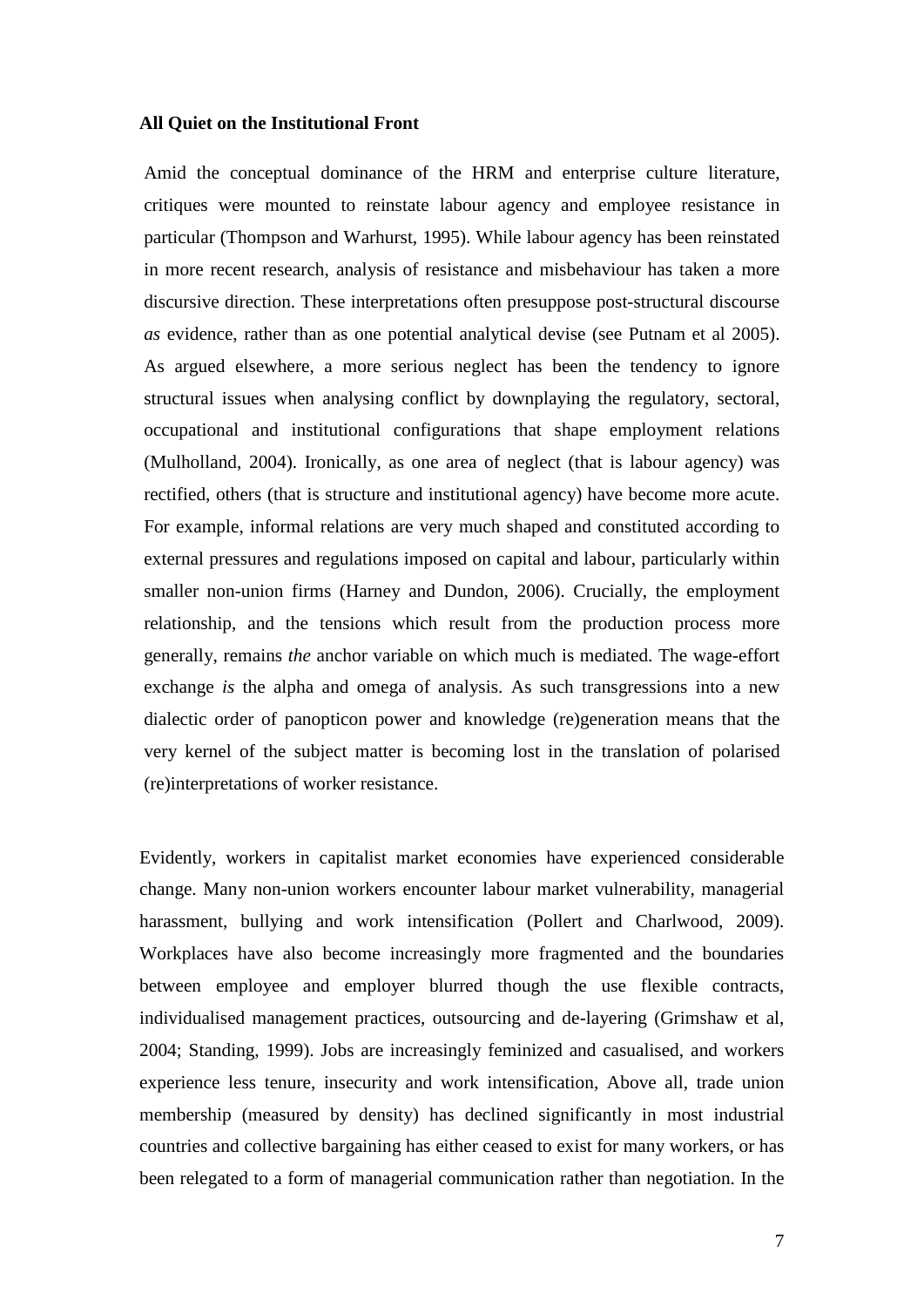UK union membership has declined to an all time low of 27.4%; or 15.5% in the private sector (Barrett, 2009). In Australia comparative data shows union density to be just 19% of the economy as a whole. In the US union density is even lower at around 12% of the workforce (ABS 2008; Dixon and Fiorito, 2009; Briggs et al, 2008).

Similarly reported formal incidents of resistance have declined. During the late 1970s and early 1980s, strikes and lockouts in the UK averaged around 1330 incidents, involving some 1.5 million workers that resulted in almost 12 million days lost. By 2008 such incidences of conflict declined to 144 incidents, involving 500,000 workers resulting 700,000 days lost to industrial disputes (Economic and Labour Market Review, 2009). While precise cause and effect predications remain debatable, it is more than coincidental that the substantial decline of collective workplace organisation has occurred during periods of intensified geopolitical reconfigurations within nation States and market economies: Thatcherism in the UK, Regan in the US, and the Howard governments' neo-liberal assault on trade unionism in Australia all bear the hallmarks of a public policy endorsement for nonunion forms of work organisation (Cooper et al, 2009). Even the New Labour agenda in Britain for a 'third way' political ideology is underpinned by laissez-faire market principles that favour the interests of capital over labour (Callinicos, 2001; Smith, 2009). Consequently, employer militancy espousing more assertive anti-union strategies, buttressed by government policy, has recast the structural and contextual milieu within which employee resistance and misbehaviour emerges.

The implications of union decline and non-union managerial strategies for workplace resistance are more complicated than measurable declines in strike and lockout activity. As Edwards (1995) has argued, the absence of organised strike action and union membership is not commensurate with industrial harmony or employee commitment. Union decline can in fact demonstrate a fear of management and an abuse of the managerial prerogative and is not simply a matter of employees *choosing* to opt out of union membership. Whist it may be that workers lack the power to collectively organise, it is evident that resistance and misbehavior takes place in other ways. Indeed, it remains unclear when misbehavior is evident, whether this is spontaneous or part of a deeper and more ingrained workplace culture (Grugulis et al,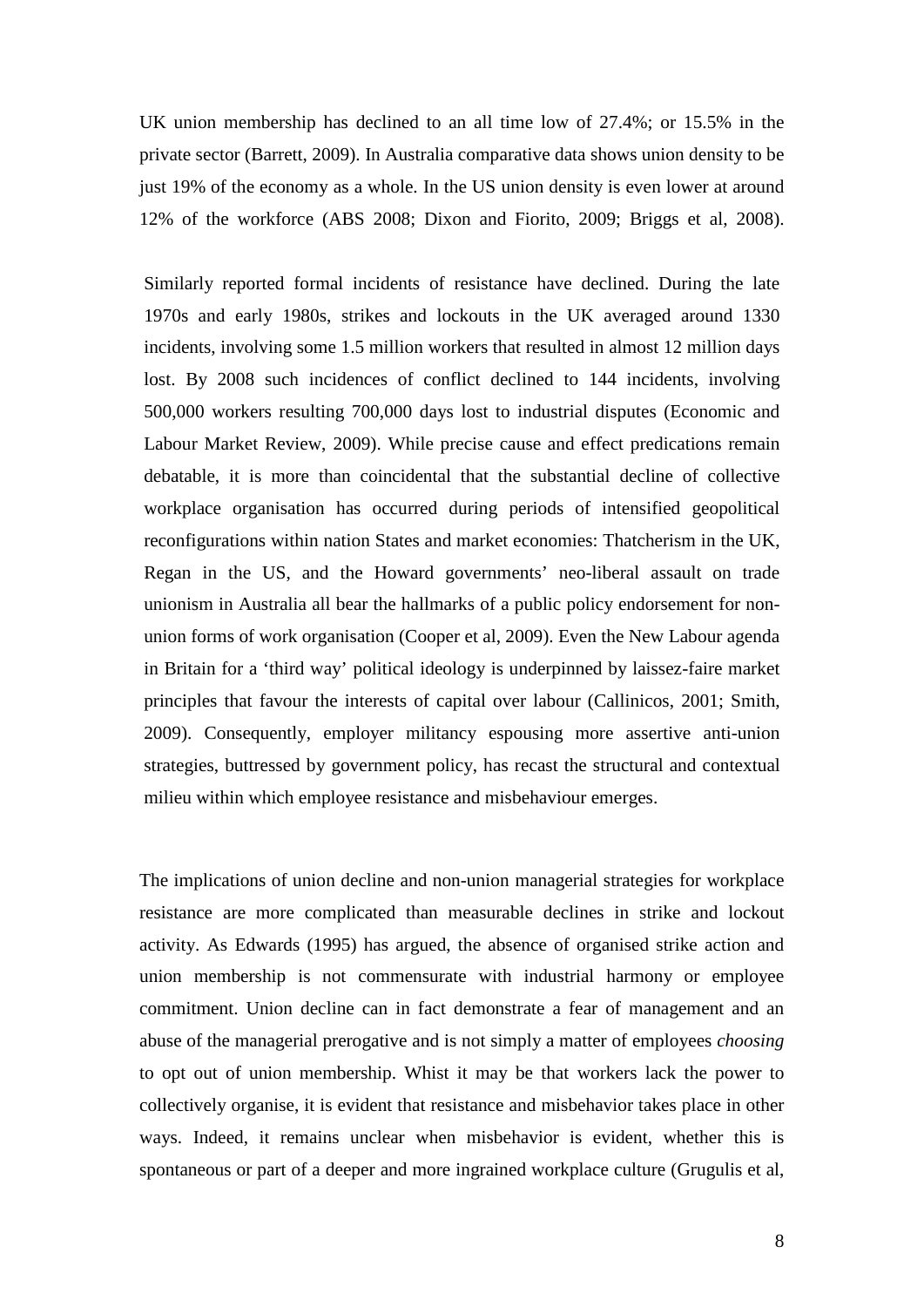2000). Above all, the increasing prominence of a non-union workforce does not mean employee acquiescence or retreat. For example the UK's Unrepresented Worker Survey (URWS) of 501 low paid unorganized workers revealed that employees respond to a multiplicity of 'problems' at the workplace by deploying various tactics. After pay, Pollert and Charlwood (2009: 350, 356) found that the most important issue non-union workers sought to resolve was that of work stress and bullying.<sup>[1](#page-9-0)</sup> Their research highlighted that 86% of workers who had a problem at work attempted to resolve the issue they reported, with 28% attempting to resolve it through collective means, group discussions or delegations to management. Apart from several exceptions (Dundon and Rollinson, 2004; van den Broek, 1997; McKinley and Taylor 1996) much of the extant literature has neglected (what now comprise) the majority of employees in the labour market: that is non-unionised workers themselves, who tend to be marginalized' (Pollert and Charlwood (2009:357).

In part this reflects the difficulties of research access and data collection. However it also reflects a more substantial problem with much of the non-union literature which tends to paint an either/or picture of union 'suppression' or union 'substitution'. For example on the one hand, companies such as IBM, HP or M&S are cited as exemplars of good human relations that 'substitute' the triggers to unionization and therefore workers have no need to resist or challenge management. At the other end of this simple dichotomy is the sweatshop or exploitative small firm that 'suppresses' union demands. In this context any resistance is met with more brutal forms of managerial intimidation that means, for workers, resistance is either futile or self-defeating. The problem here is that 'either/or' categories of union avoidance tend to oversimplify and polarise practices that are often more complex. Indeed, there is evidence to suggest that 'substitution' and 'suppression' often overlap and coexist, even within the same organization (Dundon, 2002; Gall, 2004). Here resistance and misbehaviour take on very different meanings for workers who are denied formal structures of representation. In short, against a changing industrial landscape and labour market configuration, the majority of workers who are unorganized and have sought more

<span id="page-9-0"></span> $\frac{1}{1}$ In order of importance, issues ranged from pay, work stress or bullying, workload, job security, working hours, contract or job description, health and safety, opportunities, taking tome off, discrimination. Pollert and Charlwood, 2009, 350.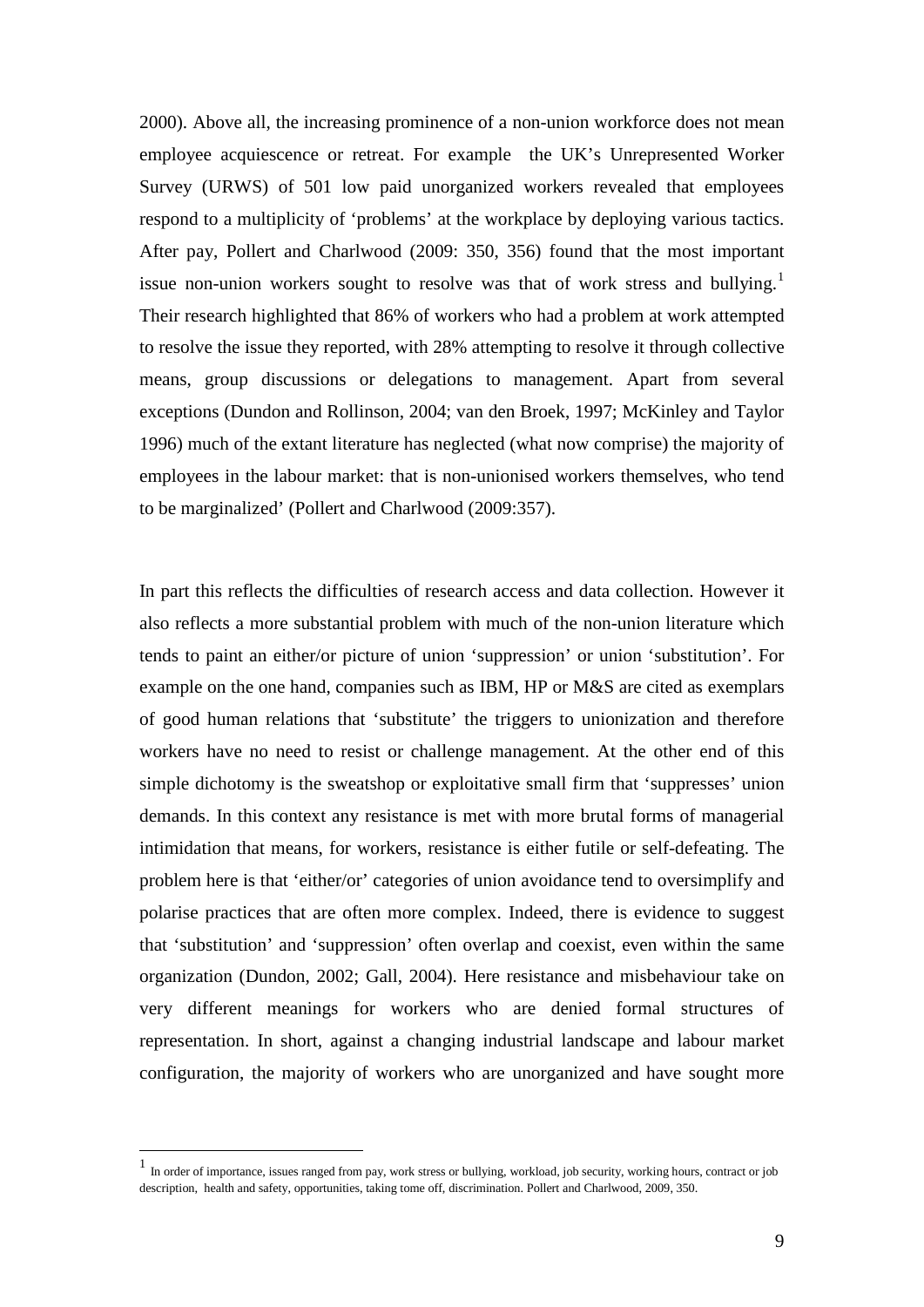subtle and innovative ways to challenge managerial power and authority. This goes to the heart of the questions we posed earlier and constitutes what follows below.

### **Methodology**

This article draws on several qualitative research sources collected by the authors between 1994 and 2004. It is different from conventional monographs, in that it does not follow a prescribed set of objectives and research questions, from which interview schedules are then designed. Rather the project emerged from the authors' recognition that each had been working on very similar research projects concerned with nonunionism, the changing nature of work in the absence of collective representation, and anti-union managerial strategies. In aggregate a data set existed that covers eight original case studies, with a total of 118 respondent interviews. In four of the nonunion firm, nine of these respondents were union officials who had experience of the company and its anti-union or union recognition approach.<sup>[2](#page-10-0)</sup> The original case research is supplemented by debates undertaken in existing published work into non-union resistance and misbehaviour in both Australia and Britain. Of course there are limitations to such an approach, not least the retrospective nature of reviewing interview transcripts for a paper not specifically or explicitly led by any overall objective.

However there are some key advantages to such a research design, especially the international and longitudinal nature of the data collected over almost fifteen years. Furthermore, some of the deeper and richer sociological studies on workplace relations have a tendency to identify emergent themes post-research (see for example Dundon and Ryan, 2010). Further scrutiny of the aims of our various research projects showed that the data offered considerable scope for integrating the evidence along several unifying and emergent themes that are important to contemporary labour process analysis. Significant amongst these was the experiences of non-union workers within different sectors of economic activity; among large, small and multi-national organisations; and the inclusion of evidence across a broad range of occupations and work skills. Many of the organisations and workers we have been interviewing have

<span id="page-10-0"></span> <sup>2</sup> Further details are summarized in Table 1 in the Appendix.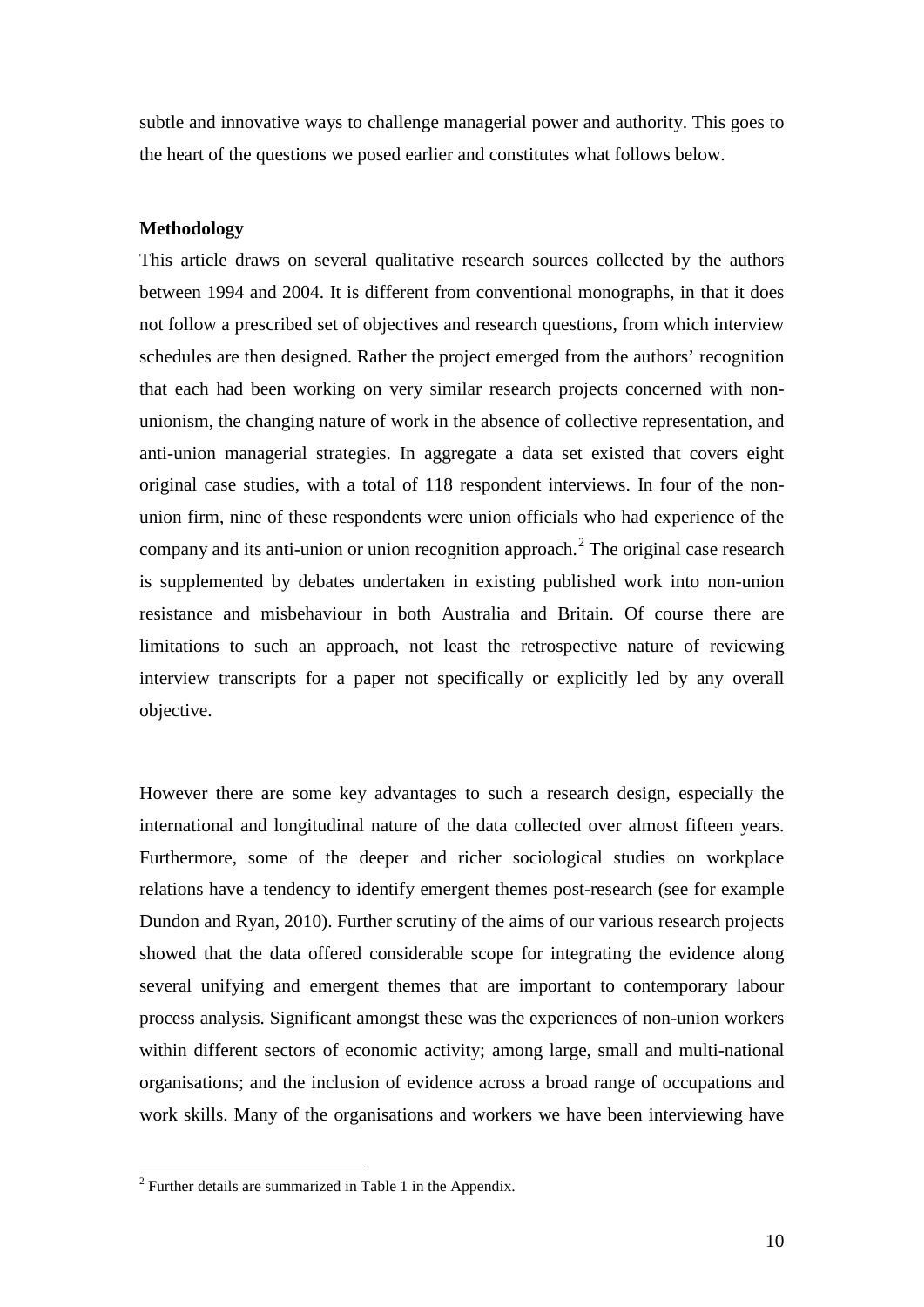encountered considerable contextual and structural change, including privatization, redundancy, outsourcing, managerial restructuring of work, and most particularly an increasingly more assertive managerial prerogative in resisting unionisation (for examples see van den Broek, 1997; 2008; Dundon, 2002; Dundon and Rollinson, 2004).

Ultimately, the ex-post research approach allowed us to assess changes over time in a more holistic way than shorter or snapshot case reports. In this way the variability of contextual and structural change over time provided a sensitizing framework against which to address the research questions about resistance and misbehavior posed in the introduction – namely to what extent do structural and contextual changes mediate such worker behaviours? This enabled the design of a sensitizing framework based on a number of important contextual and structural dimensions. These included: industry sector; market factors, such as the competitive pressures facing the workers interviewed; the nature and scope of managerial anti-unionism encountered by unorganised employees; the workplace regime, in terms of size and structure; and possible discourses of occupational solidarity and identity. Table 1 in the Appendix is presented using this sensitizing framework. The final column also gives an indication of the categorization of resistance found in each case study.

### **Findings**

Using the framework described above (see Table 1, Appendix) four general types of resistance were identified:

- i) *resisting managerial anti-unionism through worker identity*;
- ii) *informal and formal collective resistance*;
- iii) *individual forms of mischief as resistance*; and
- iv) *tactics to circumvent management authority*.

It is the contention that these episodes, which may have been treated as misbehaviour according to earlier and more conventional considerations of worker behaviour, are, in fact, quite radical forms of resistance given the structural and anti-union threats posed by employers in the firms studied. The argument that prevailing institutional and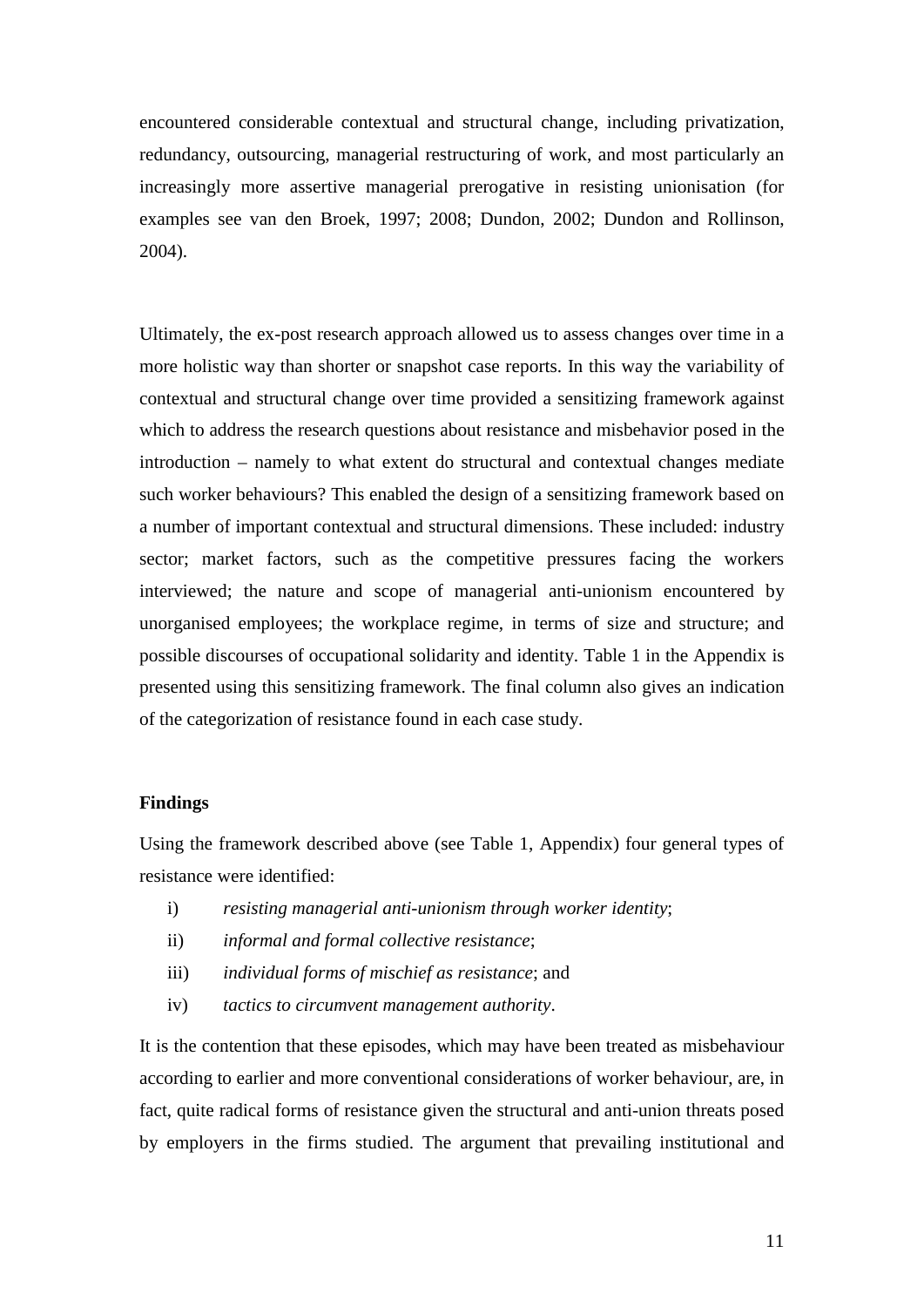contextual milieu is an important mediator neglected in extant theory on the subject of worker resistance and misbehaviour.

## *i) Resisting Managerial Anti-Unionism through Worker Identity*

The response by workers to managements' (anti-union) action was symbolic of highly significant forms of resistance. Above all, worker responses to management demonstrate that labour is an important agent capable and willing to resist managerial authority, despite the absence of formal systems of collective representation. In the TEC, for instance, a number of respondents explained they would distribute and circulate literature in support of a union recognition campaign. Importantly, workers had to engage in this action in covert ways given the anti-union stance adopted by management. Indeed, workers at the TEC also found management had been intercepting mail addressed to individuals thought to be "*fraternising*" with the union. More dramatic and public, at Mini Steel one employee (a former union steward at the plant) refused to relinquish his union membership when asked to do so by management. He was subsequently sacked for his continued allegiance to the union and defiance of management. Senior management explained that the compensation the individual would obtain at an Employment Tribunal "*was well worth it to remove a union activist*" (the individual did successful win at court for unfair dismissal owing to union activities).

Anti unionism was also endemic at Servo and Tellcorp (van den Broek, 2003, 2004). CSRs at Servo felt too 'afraid' to talk to unions directly if they sought access to the firm because of 'the whole corporate monoculture' where trade unions weren't seen to have a place'. [3](#page-12-0) Similarly a major example of the union stance adopted at Tellcorp is reflected in an internal email from managers during a large downsizing operation in 2000. The memorandum advised team leaders that workers on individual non union contracts should be retained at the expense of workers on collective award and enterprise agreements. The memo from the Director of Employment Relations to team leaders advised that: 'Staff members who have transferred to individual contracts have placed their trust in their managers and the Company to create a work environment that reinforces respect and dignity for the individual, and which places

<span id="page-12-0"></span><sup>&</sup>lt;sup>3</sup> Interview CSR Servo 1996.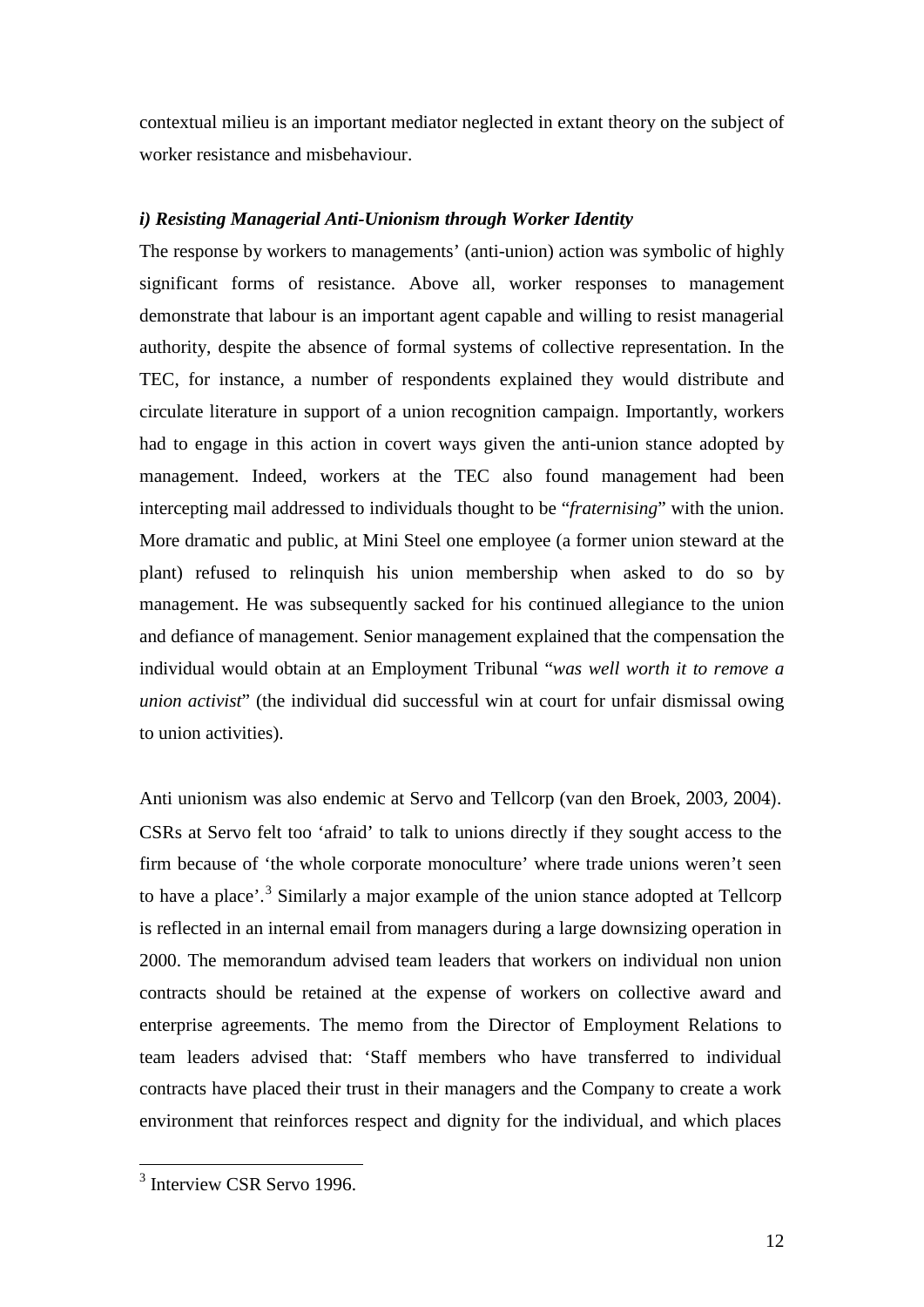primary emphasis on productive relationships in which individual accountability encourages each person to contribute to his/her potential. Managers must not under any circumstances compromise these important values in the way they implement cost reduction initiatives which lead to staff reductions. (van den Broek, 2003, 530)

Although often hidden, illicit union involvement was an important form of resistance in anti-union firms. Five workers (two at Mini Steel; and one at ChemCo, DeliveryCo and WaterCo) volunteered the information that they were active union members. At Mini Steel this was due to the legacy of a formal collective agreement in which the union was recognised by management, and union membership may be expected in a situation following union de-recognition. However, at Water Co union membership existed against an increasingly anti-union management ideology. The employee, a delivery driver, explained this was because he expected he would need protection at some point in the future. At DeliveryCo one call centre operative commented she was a union member as a mater of principle, while at ChemCo union membership related to the employee's craft status and long history of unionisation for his occupation.

Evidently, as indicated above, employee resistance and misbehaviour become all the more potent when it is understood how far organisations go in maintaining a nonunion workplace regime and the apparent easy at which employers exercise their (ab)use of power. Thus the anti- and non-union actions of employers cannot be divorced from the responses of workers, many of which coalesce around a distinct collective identify which found ways to question and challenge management objectives. At times this identity also transcended into other, more distinct forms of collective resistance, in both formal and informal ways, reported next.

### *ii) Informal and Formal Collective Resistance*

Collective forms of resistance were not widespread, although where found they were organised to some extent, or at best consciously realised as a form of resistance. At Mini Steel workers, with the backing of the de-recognised trade union, challenged the employer's anti-union behaviour with public campaigns targeted at the Personnel Director. He would be portrayed on fifteen-foot posters as the Tin Man from the Wizard of Oz (a man with no heart), or a macho manager characterised as Arnold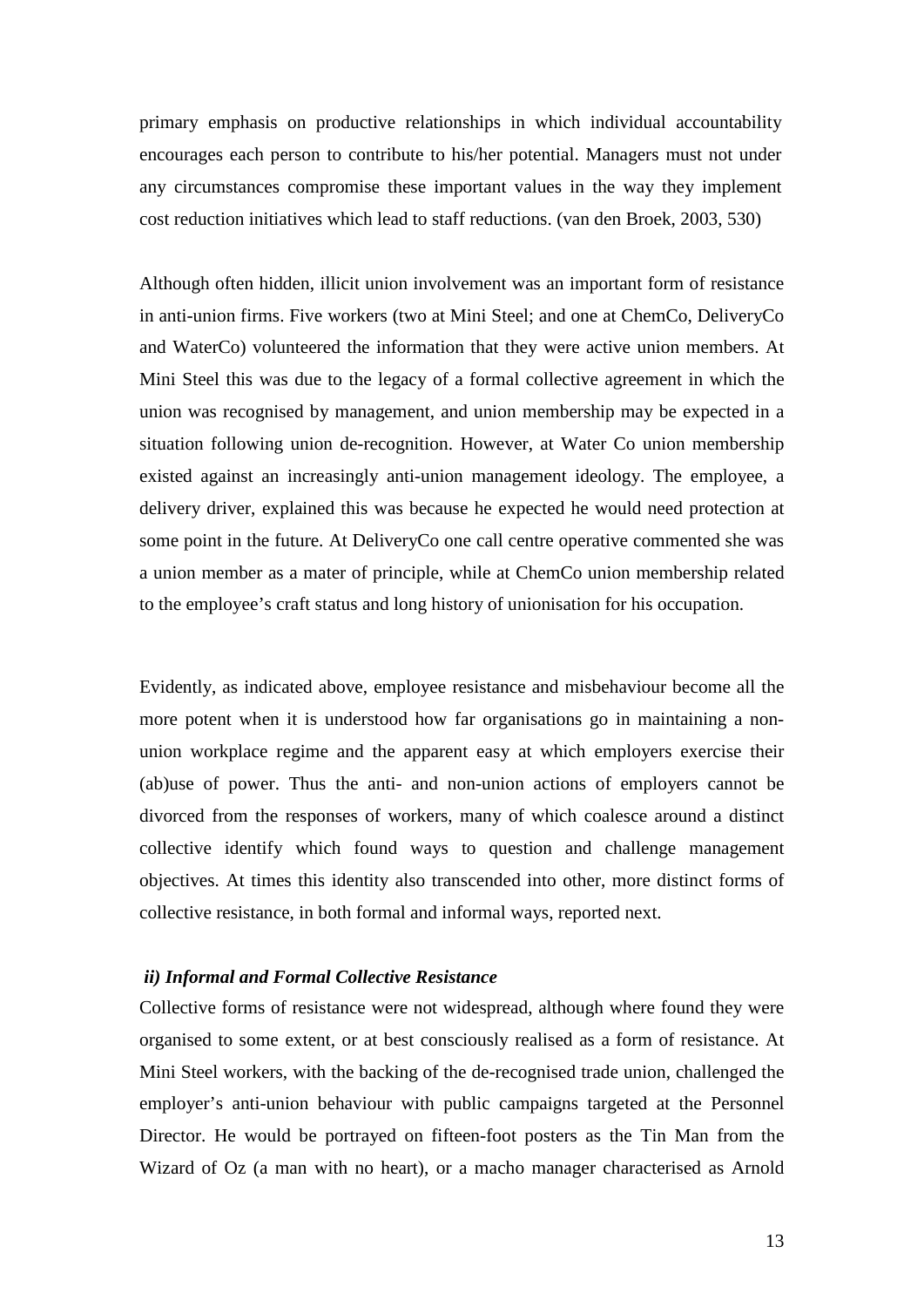Schwarzenegger in the role of the *Terminator*. Other tactics included advertising union meetings at a given venue but holding it somewhere else to avoid management observations. During one event a group of employees turned up for their weekly groceries at the local supermarket in the early evening, only to exit at the rear and reconvene at another venue to hold a union meeting away from the watchful eye of management. [4](#page-14-0)

Similarly against the strong anti-union sentiments expressed by Servo management, collective action was evident. For example, the issue of increased workloads and managerial pressure to reduce call-waiting times led to noticeable pockets of collective resistance. Call centre operatives at Servo bonded together and opposed the introduction of 'call forcing' (a system whereby calls are automatically dropped into employees headsets). CSRs presented their supervisor with a petition registering their opposition to the introduction of call forcing and their inability to deal effectively with customer inquiries. The petition indicated their belief that customer queues developed from under-staffing rather than from unsatisfactory employee performance. The petition stated:

*as there has been no quality circle or our voices heard regarding this matter, we just thought that you should know what we think. The ... queue is 50 per cent outbound and 50 per cent inbound--the problem lies with the fact that we are understaffed, not the period of time it takes us to answer the phone*.

The supervisor indicated that he would not respond to the petition, stating that if CSRs had any issues to be taken up they would need to be taken up individually with management, rather than as a group.

<span id="page-14-0"></span> <sup>4</sup> It is perhaps not insignificant that since the research at Mini Steel in the mid 1990s, the company has since signed a union recognition agreement and the (offending) Personnel Director removed by the board of the company, a German-owned multinational.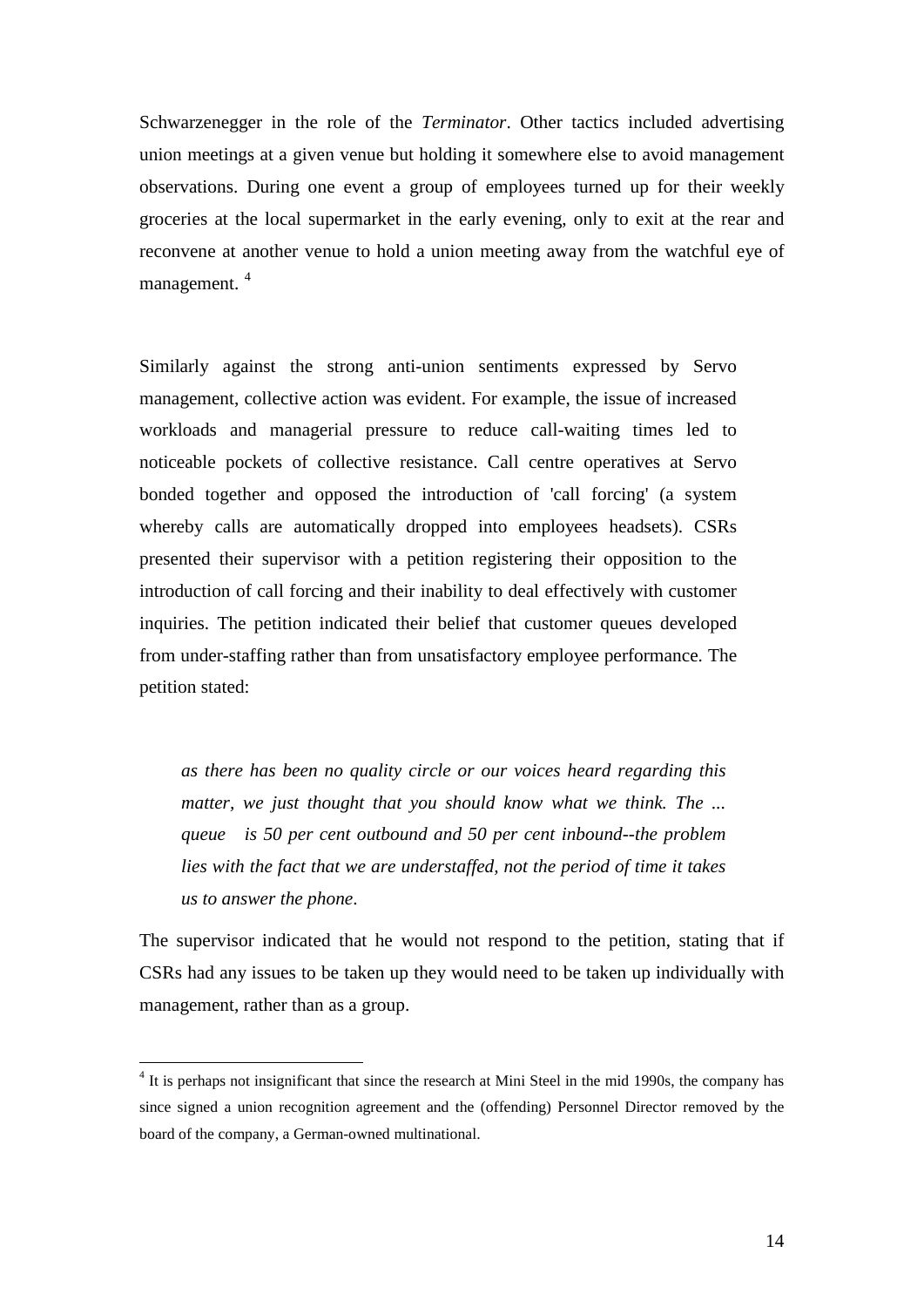Perhaps one of the less organised and more spontaneous forms of collective and direct resistance occurred at Water Co. Briefly, drivers at one of the sites were in charge of a company vehicle. Management decided that all employees could no longer use company vehicles outside of working time<sup>[5](#page-15-0)</sup>. Consequently, employees were required to make their own travel arrangements to and from work. Workers viewed this as the removal of a long established 'perk'. Employees responded by all arriving for work late, claiming public transport disrupted travel times, especially for employees on shift patterns starting work at 6am. These responses were facilitated to a large degree by a close-knit working identity among those at the site. While some employees had their own transport, others did not, and reliance on public transport proved to be more disruptive for the company than it did for workers. One delivery driver explained:

*It wasn't that we were deliberate, I mean we didn't sit down and work out what we'd do ... I suppose we just knew that if we didn't give one another a lift, Kenny would have to sort something out.*

In short, there was no formal dispute, although workers did discuss the issue 'in passing' or during break times. Concerns were expressed by several individuals to the site manger. Importantly, what developed was an 'understanding' between workers (and possibly the supervisor) that their own actions of 'not' giving one another a lift to work would be more disruptive to the company than it would to themselves. On a scale of collective action and resistance, habitually arriving for work late hardly constitutes the type of industrial conflict reported in government statistics or the traditional conflict literature. It could reasonably be described as a form of misbehaviour, even mischief. However, within the context of an increasingly antiunion and self-confident managerial prerogative articulated by Water Co management, coupled with the small social setting evident at Water Co, workers developed strong and solid bonds of identity and solidarity, despite the absence of a union conduit. In this instance, what can be viewed as misbehaviour is appropriately recognised as a highly significant form of resistance. Interestingly, after only a few

<span id="page-15-0"></span><sup>&</sup>lt;sup>5</sup> This was to lower insurance costs.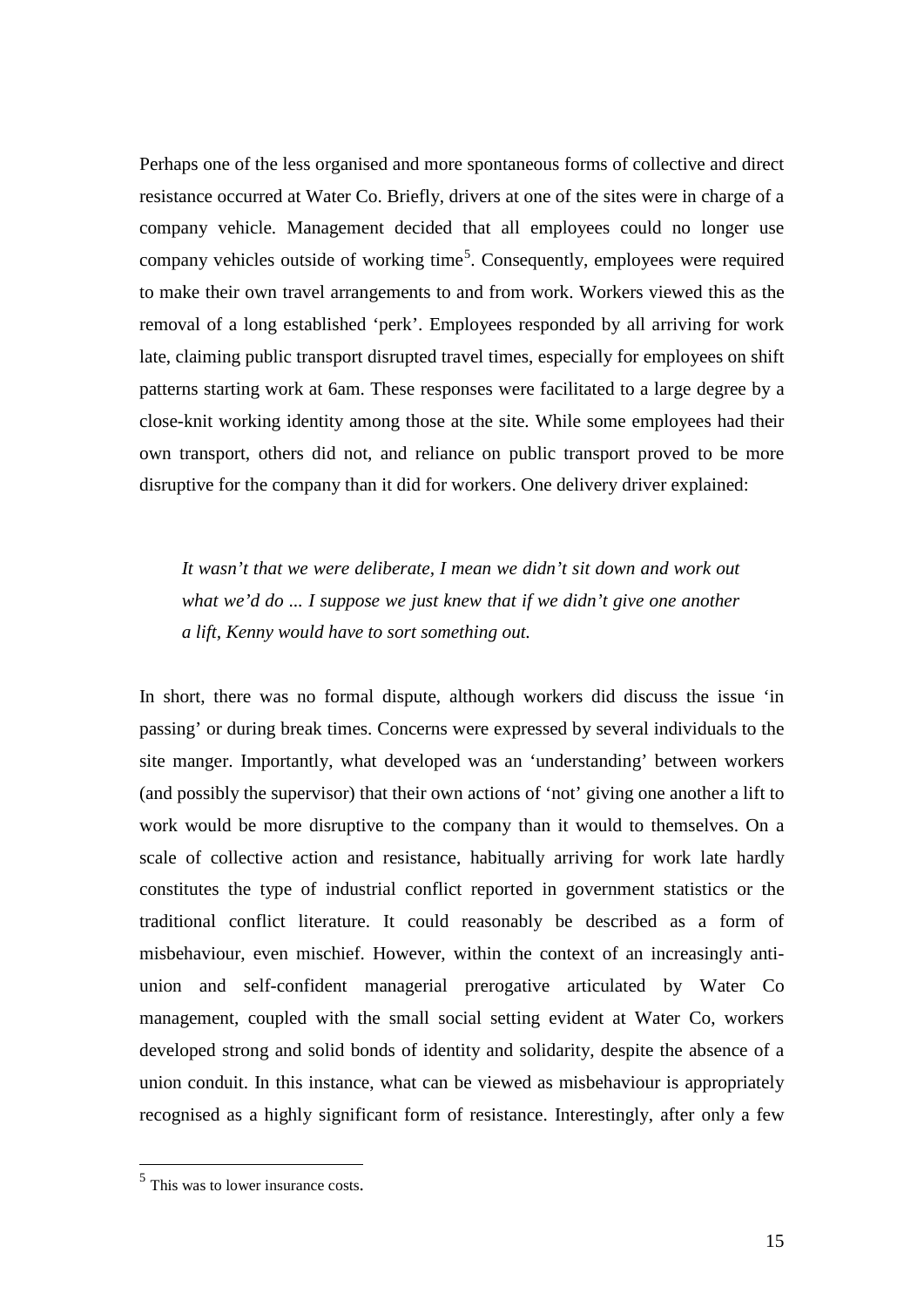days the 'perk' was soon restored by management at the company's head office. Again in terms of intended outcomes, this is akin to resistance

### *iii) Individual forms of Mischief as Resistance*

Forms of misbehaviour at Mini Steel included targeting very personal messages and slogans at the company's HR Director. In one episode of sabotage, an employee known amongst co-workers as the 'Scarlet Pimpernel', would pepper the walls of the plant with graffiti, describing the Personnel Director as Napoleon Bonaparte, amongst other insulting slogans (see Bacon, 1999; Dundon, 2002). Respondents interviewed claimed not to know the identity of the individual. However this direct challenge to managements' anti-union message represented a significant boost to employee morale.

At Water Co individual workers found it necessary to challenge supervisors in very direct and at times assertive ways, reflecting a particular macho or tough work regime in which language, banter and aggression were part and parcel of the labour process. In many ways employees recognised there was an abuse of the managerial prerogative and responded in various ways. On several occasions full-blown shouting matches were observed, usually concerning some allegation of favouritism between supervisors and other workers. It was often claimed by employees that certain drivers were given easier deliveries, with known customer sites generally regarded as the more lucrative jobs because of multiple drops at one location helped boost bonuses. Other examples included employees 'ignoring' instructions to finish their coffee break and load vehicles. Indeed, despite threats of discipline from the supervisor, employees would hardly acknowledge they had just been told to carry out their work, even though they knew their break time was over.

By contrast call centre workplace regimes were neither macho nor tough, but rather tough love. Instructions were certainly ignored at times and threats were made, but this was usually done in less interactive, less overt and often less successful ways. For example during the negotiation of a new agreement in 1995, Servo staff were called to meetings. However when one CSR criticised shift worker allowances, she was 'howled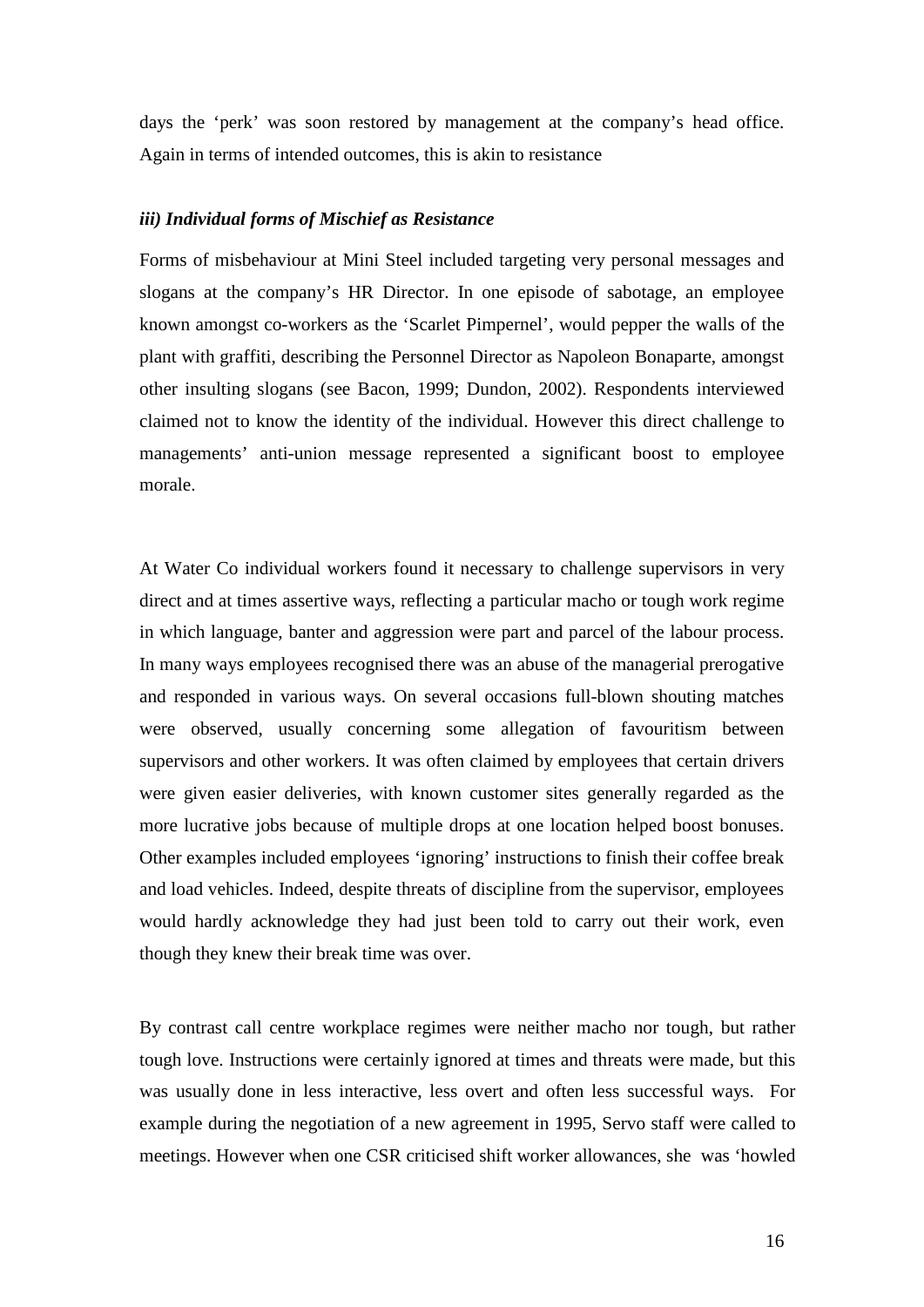down' by personnel staff and team leaders.<sup>[6](#page-17-0)</sup> Another stated that staff who voiced opposition were met with aggression, thus discouraging staff from volunteering feedback, rather deciding to put anonymous feedback in the suggestion box because they felt 'was the only appropriate way that we could do it'.<sup>[7](#page-17-1)</sup>

#### *iv) Tactics to Circumvent Management Authority: the control of output*

At several of the case study firms workers across various occupational groups resorted to individual behaviours to circumvent and ameliorate management demands to manipulate work output. At TEC employees responsible for planning training events for staff at local business would consciously take longer than was necessary to do their work. Examples ranged from delaying a training event for days or weeks, claiming that certain procedures, such as training audit of the staff involved had to be completed, when it was done several days before. At ChemCo some of the higher paid and higher skilled technicians explained they would often by-pass company procedures concerning quality. These employees spoke of management 'making their jobs more difficult'. One technical engineer remarked:

*I'd say most of us have to circumvent* [quality operating procedures] *because they just get in the way, especially if we're working to time critical deadlines*" (Technician, ChemCo)

Importantly, it was not just the higher-end occupations that had the capacity to control their work output as way of circumventing managerial authority. At MotorCo mechanics explained they would collude with warehouse staff so they could repair a component part (e.g. a starting motor) by saying there was none in stock. This took longer and was often cheaper for the customer. It was also in direct conflict with managements' policy of fitting replacement parts: a new part was a sale for the company and quicker to fit, which speeded up the mechanics job.

<span id="page-17-0"></span> <sup>6</sup>  $<sup>6</sup>$ Interview CSR, 1995.</sup>

<span id="page-17-1"></span><sup>&</sup>lt;sup>7</sup>Interview Employee (OE10), 17.4.96.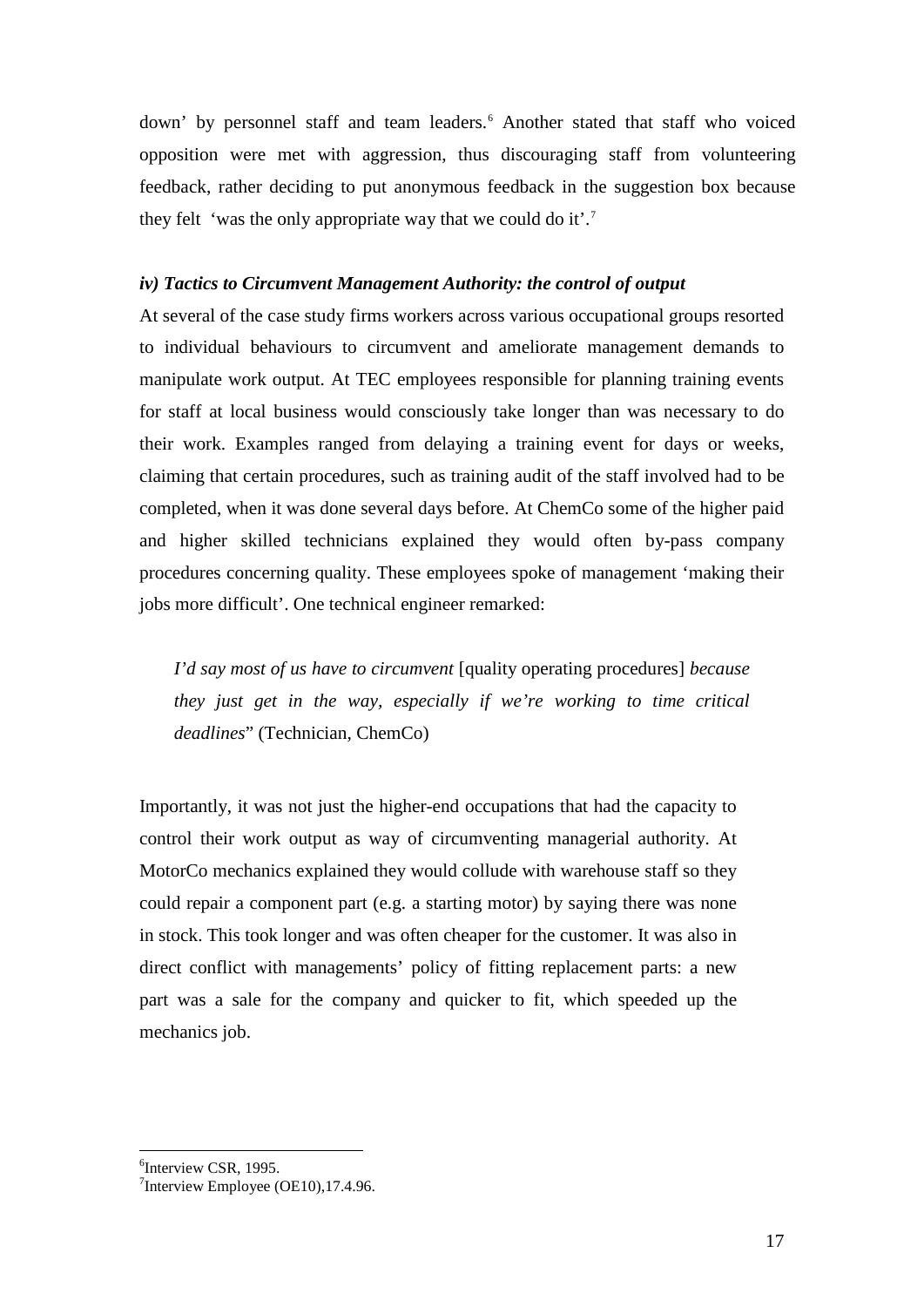A further observed technique in this area was 'foiling management surveillance'. For example, although not informed about when they were being monitored, call centre workers at Servo and Tellcorp reported how they learn to 'recognise' when monitoring takes place in their workplaces. These workers would control the pace of their work by engaging in the regular practice of 'flicking'. Here CSRs hang up on customers, redirect calls to other areas of the corporation or to other firms, or leave customers waiting for lengthy periods (van den Broek, 2002). Similarly, at Delivery Co couriers spoke of finding 'their own space' while under pressure to deliver parcels under very tight schedules. These workers were subject to technological surveillance in the vehicle, which provided management with a detailed breakdown of their routes, speed and whether they were 'on target' to deliver to client premises on time. Drivers would stop and claim they were held up in traffic as a way to obtain a degree of control of their own work. Occasionally this was used to consciously deliver 'late' in response to managerial pressures. One courier driver at DeliveryCo explained:

*You can't get away from the NavManager … We all have a few places we know to grab a few minutes, usually just on the edge of a ring road or lay-by on a busy route …. There's no way [manager] can tell if you're stopped or in traffic*)

While such 'soldiering' episodes have featured in some of the classic labour process studies (Roy, 1952; Buroway, 1979), the significance here is the continued endurance of such worker behaviours under very different workplace regimes. Indeed, activities to resist managerial authority and waste company time appear to be growing in contemporary workplaces. For example, the 2008 Time Wasting Survey [\(www.salary.com\)](http://www.salary.com/) of 2,500 US employees across all job levels show a 10 percent increase from the previous year's study. Primary reasons reported were dissatisfaction with work and feeling underpaid for their work.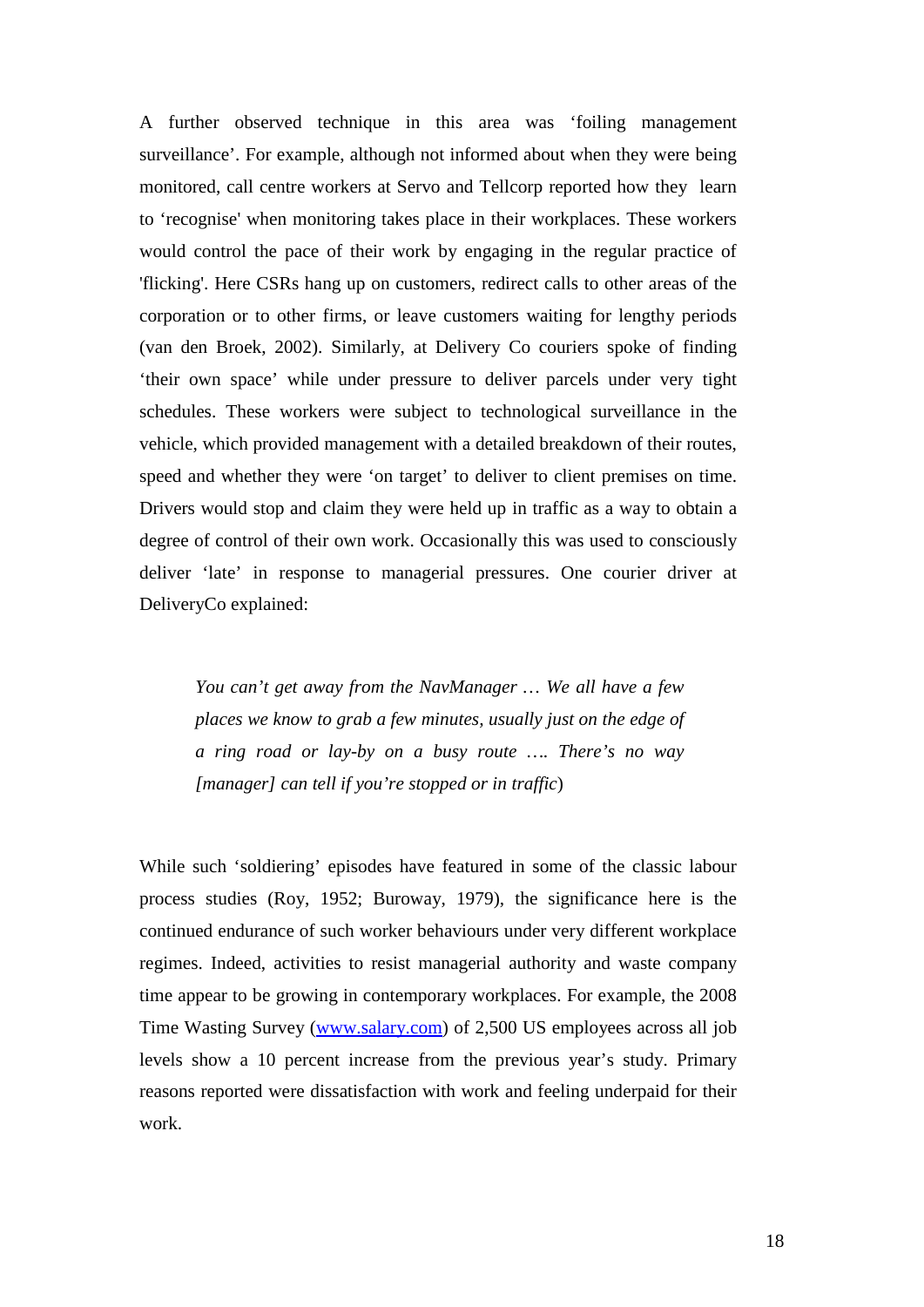#### **Summary and Conclusion**

Rather than analysing resistance and misbehaviour that 'threatens and hurts nobody' (Contu, 2007:14), or typologising resistance and misbehaviour as a self-embroiling post-structuralist tomb of (self imposed) gloom, this paper analysed employee resistance within an anti-union contexts. It argued that while research may have successfully put labour and resistance back into research (even if it might be of a dystpoic nature), much of it has failed to restore important structural and contextual work milieu which remains central to misbehaviour and resistance.

Further what is often portrayed as types of misbehaviour can in fact substitute for more assertive forms of resistance for workers denied the opportunity for collective systems to channel their actions. At both WaterCo and DeliveryCo, for example, workers found ways to circumvent change in ways that resembled forms of collective solidarity: at WaterCo workers consciously turned up late for work in response to unilateral managerial decision-making; at DeliveryCo drivers found ways to obtain time; at Servo employees presented petitions to management opposing work intensification and got-back at management by 'flicking' customers. These activities, under conditions of managerial hostility to unions and growing market pressures based on price sensitivity, were all employed to resist and/or circumvent the prevailing workplace regimes imposed by managers.

Above all, these incidents focus on those unorganised and often vulnerable workers in the labour market who may not have access to formal unionised systems of representation and protection. Given that the majority of workers in capitalist market economies now lack formal collective representation, this research shows that reliance on traditional (and often formalised and collective) indicators of resistance are limiting analytical tools. As such in order to capture dynamic manifestations of resistance a more nuanced framework is needed to understand contemporary manifestations of industrial conflict and employee behaviour. The anchor of such a framework, we argue, is the changing contexts in which the labour process takes place. This includes large and small firms, union and non-union workers, and variations in managerial strategy that often seek to de-collectivise the labour process.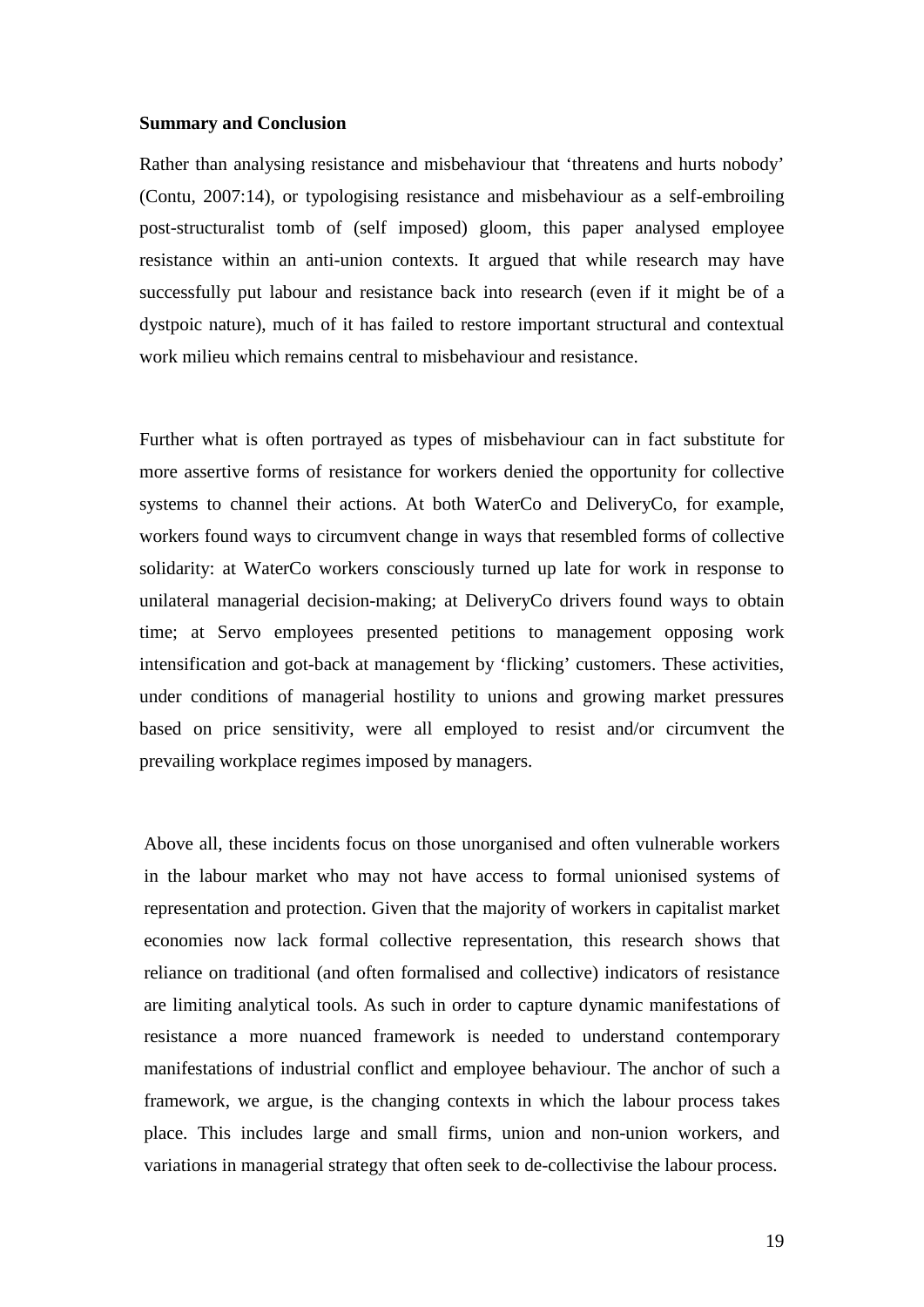Although proxies of strikes and lockouts have utility, the problem remains that these only record one particular manifestation of resistance. Nor do they offer the explanatory and analytical tools required to understand the complexity of worker (and managerial) behaviour. Of course assessing informal incidences of resistance and misbehaviour are difficult to both locate and quantify. Nonetheless, it is these forms of behaviours that are increasingly more and more critical in understanding how industrial relationships are developing in a variety of industrial and occupational settings.

Amid new forms of work organisation – so-called flatter and leaner managerial structures and disorganised organisational hierarchies – and the changing institutional workplace regimes, the boundaries between what is often perceived as misbehaviour on the one hand, and resistance on the other, have been increasingly blurred. Despite its increased confiscation into more ambiguous and discursive territories, the contractual nature of the employment relationship remains central to understanding the nature of both resistance and misbehaviour. While Ackroyd and Thompson (2003) differentiate actions, they argue that misbehaviour should not be seen as a junior version or alternative to trade unionism or as a generic term which replaces, or leads to, resistance. It's 'just different' and 'it is there' (2003, 164). Leading on from such differentiations, this paper contends that workers have been resisting managerial directives and 'getting up to no good' in a multitude of ways depending on the changing structural conditions underpinning workplace and institutional regimes. Above all, misbehaviour is more than 'just there': it is conditioned, shaped and re-configured by the political, institutional and economic context in which the labour process operates. Indeed the contention here is that it is *specifically due* to wider institutional changes, such as the decline of traditional or more formalised institutions of industrial relations that we need to (re)consider individual and localised forms of agency within the wider political economy of workers' motives and actions.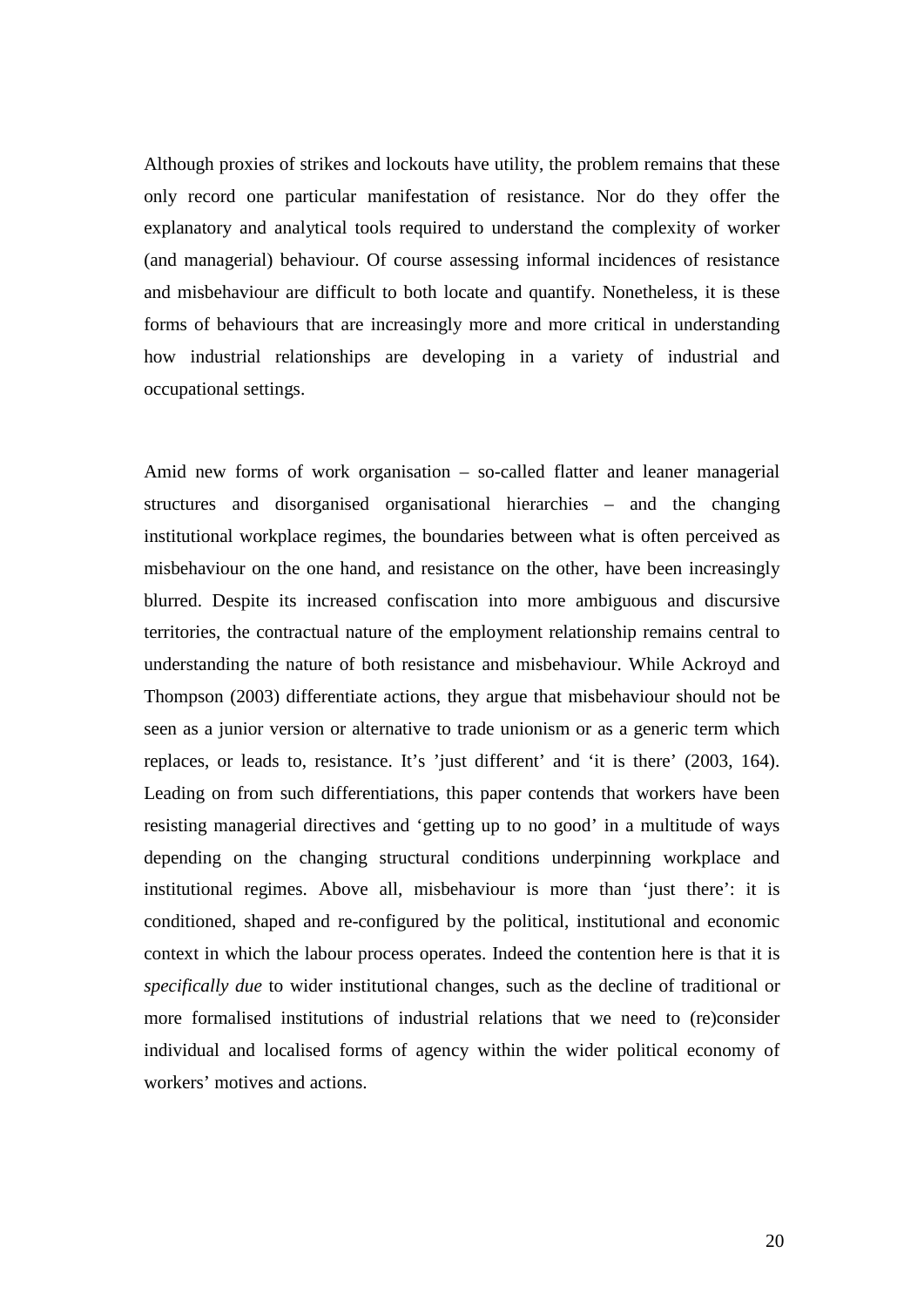Finally worker identity has been an important factor in shaping resistance. However, such identity makes more sense when it is understood within distinct contextual constraints. While there is a need to reclaim the indeterminacy of labour back from the indeterminacy of identity (Ackroyd and Thompson, 2003), there is also a more fundamental requirement to locate the indeterminacy of labour within specific institutional or structural contexts in which resistance and misbehaviour emerges, evolves and is played out at the point of production/service delivery. Such a move would allow for a greater understanding of employee resistance within its political and industrial (as well as its identity) context.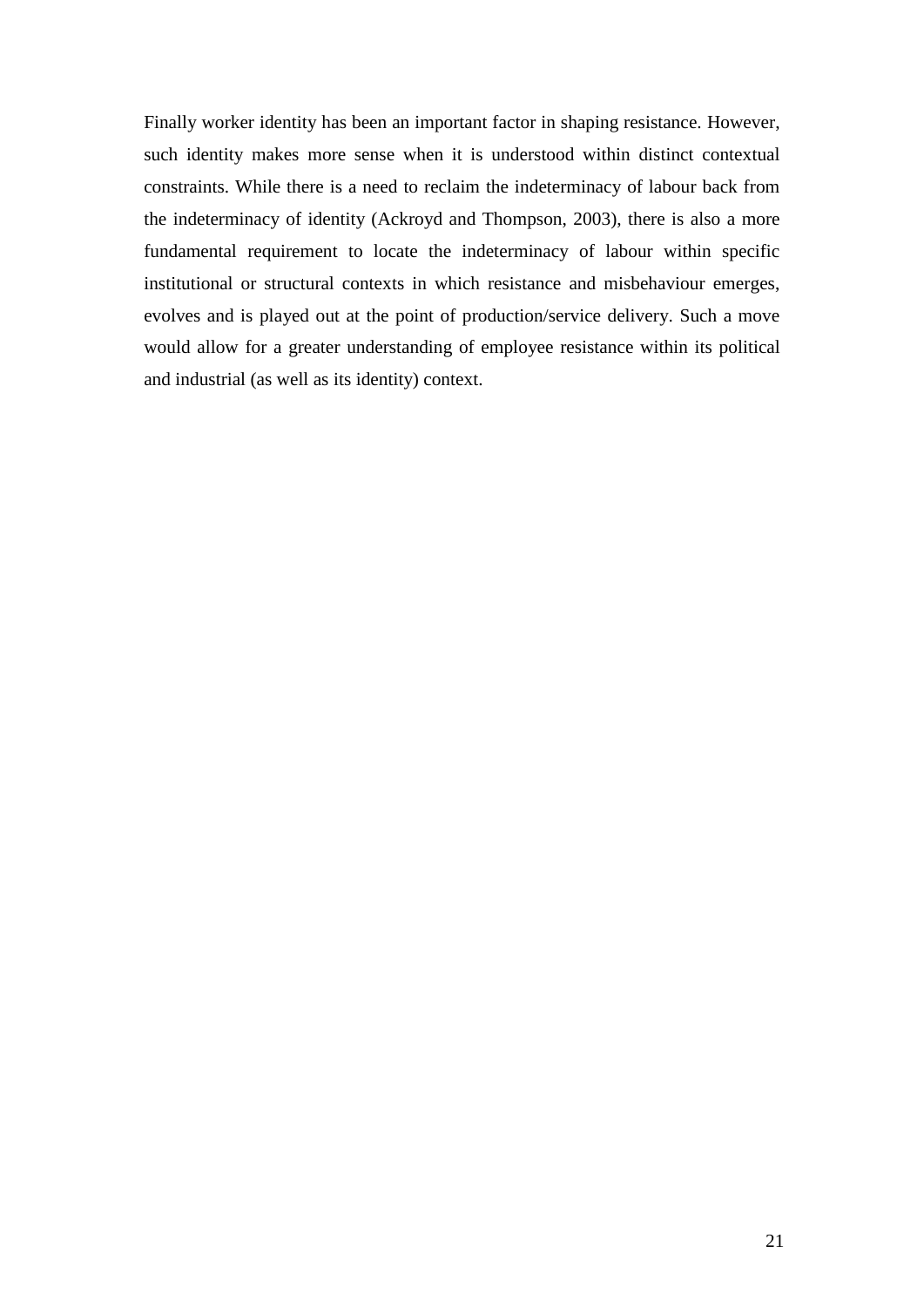### **References**

Australian Bureau Statistics (2003) Working Arrangements Cat 6342.0, November

- Australian Bureau Statistics (2008) Employee Earnings, Benefits and Trade Union Membership, Australia, Cat . 6310.0, August
- Ackers, P. (2002) 'Reframing employment relations: the case for neo-pluralism', *Industrial Relations Journal*, 33(1): 2-19.
- Ackroyd, S and Thompson, P (2003), *Organisational Misbehaviour*, Sage publications, London.
- Bacon, N. (1999), 'Union de-recognition and the new human relations: a steel industry case study', *Work Employment & Society*, Vol 13 (1), 1-17
- Bain, G.S. and H. Clegg (1974) 'A strategy for industrial relations research in Great Britain', *British Journal of Industrial Relations* Vol. 12 (2), pp 91-113.
- Barker, J. (1993), 'Tightening the Iron Cage: Concertative Control in Self-Managing Teams', *Administrative Science Quarterly*, 38, pp.408-437
- Barratt, C (2009) *Trade Union Membership 2008*, London, Department Business, enterprise and Regulatory Reform and National Statistics.
- Beynon, H., (1973), *Working for Ford*, Hamondsworth: Penguin
- Buroway, M. (1979). *Manufacturing Consent: Changes in the Labor Process under Monopoly Capitalism*. Chicago, University of Chicago Press.
- Callinicos, A. (2001) *Against the Third Way*, Polity Press, Cambridge.
- Collinson, D and Ackroyd, S (2005) 'Resistance, Misbehaviour, and Dissent, in Ackroyd, S, Batt, R, Thompson, P and Tolbert, P (eds) *The Oxford Handbook of Work & Organization*, Oxford University Press, Oxford.
- Cooper, R, Ellem, B, Briggs, C, and van den Broek, D, (2009) 'Anti-Unionism, Employer Strategy and the Australian State, 1996-2005', *Labor Studies Journal*, vol. 34, no. 3, pp. 339-362.
- Cullinane, N. and Dundon, T. (2006), 'The psychological contract: a critical review', *International Journal of Management Reviews*, Vol 8 (2), pp.113-129.
- Dixon, M and J. Fiorito (2009) Can Unions Rebound? Decline and Renewal in the US Labour Movement, in *Union Revitalisation in Advanced Economies*, G. Gall (ed), Palgrave MacMillan, London.
- Donovan (Lord) (chairperson) (1968) *Royal Commission on Trade Unions and Employers Associations Report*, Cmnd. 3623, HMSO, London.
- DuGay, P (1996) *Consumption and Identity at Work*, London, SAGE.
- Dundon, T. (2002) 'Employer opposition and union avoidance in the UK', *Industrial Relations Journal*, Vol. 33 (3), pp 234-45.
- Dundon, T. and Rollinson, D. (2004), *Employment Relations in Non-Union Firms*, Routledge: London.
- Dundon, T. and Ryan, P. (2010), 'Interviewing Reluctant Respondents: Strikes, Henchmen and Gaelic Games' *Organizational Research Methods* - forthcoming (doi:10.1177/1094428109335571).
- Edwards, P.K. (1995) (ed), *Industrial Relations: Theory and Practice in Britain*, Oxford: Blackwell.
- Flanders, A (1970) *Management and Unions: The Theory and reform of Industrial Relations*, London, Faber and Faber.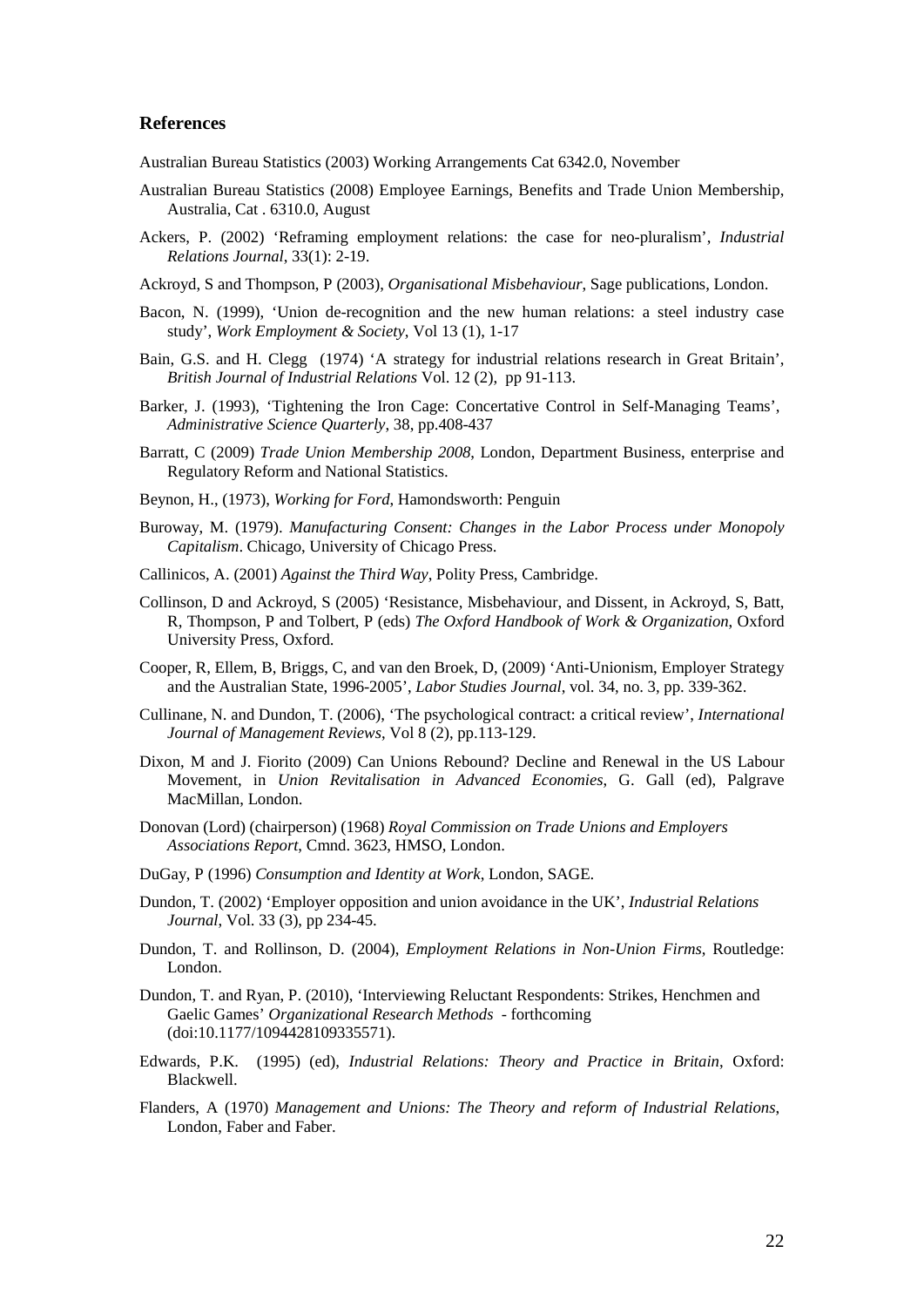- Fleming, P (2005) Metaphors of Resistance', in *Management Communication Quarterly*, 19(1), 45-66.
- Fleming, P. and Spicer, A. (2003), Working at a cynical distance: implications for power, subjectivity and resistance', *Organization*, 10, pp.157-79.
- Fleming, P. and Spicer, A. (2007), *Contesting the corporation: Struggle, power and resistance in organizations*, Cambridge University press, Cambridge.
- Fox*, A (1974),* Beyond contract: work, power and trust relations*, Faber, London.*
- Freeman*, E (1984).* Strategic Management: A stakeholder approach*. Boston: Pitman*
- Freeman, R.B. and Medoff. J.L. (1984), *What Do Unions Do?*, Basic Books: New York.
- Gall, G. (2004) 'British employer resistance to trade union recognition', *Human Resource Management Journal*, 14 (2), pp.36-53.
- Grimshaw, D., Marchington, M., Rubery, J. and Willmott, H. (2004), 'Introduction: Fragmenting Work Across Organisational Boundaries', in *Fragmenting Work: Blurring Organisational Boundaries and Disordering Hierarchies*, M. Marchington, D. Grimshaw, J. Rubery and H. Willmott (eds), Oxford University Press.
- Grugulis, I., T. Dundon and A. Wilkinson (2000), 'Cultural Control and the 'Culture Manager': Employment Practices in a Consultancy', *Work, Employment and Society*, Vol. 14 (1), pp 97- 116.
- Harney, B. and Dundon, T. (2006), 'Capturing Complexity: developing an integrated approach to analysing HRM in SMEs', *Human Resource Management Journal*, Vol 16 (1), pp 48-73
- Hobsbawm*, E (1959),* Primitive rebels*, Manchester, Manchester University Press.*
- Hodgson, D. (2005), 'Putting on professional performance: performativity, subversion and project management', *Organization*, 12, pp.51-68.
- Jermier, J, Knights, D and Nord, W R (1994) *Resistance and Power in Organizations*, London, Routledge.
- Kärreman*, D.* and Alvesson, M. (2009), 'Resisting resistance: Counter-resistance, consent and compliance in a consultancy firm', *Human Relations*, 62(8), pp.1115-44.
- Kaufman, B. (1993), '*The Origins and Evolution of the Field of Industrial Relations in the United States*, Ithaca, Cornell University Press.
- McKinlay, A. and Taylor, P. (1996) 'Power, surveillance and resistance: inside the factory of the future', in P. Ackers, C. Smith and P. Smith (eds), *The New Workplace and Trade Unionism: Critical Perspectives on Work and Organisation*, London: Routledge.
- Iremonger, J, Merritt, J and G Osborne (eds), (1973) *Strikes: Studies in Twentieth Century Australian Social History*, Angus and Robertson, Australian Society for the Study of Australian Labour History, Sydney.
- Metcalf, D. (2005) *British Unions: Resurgence or Perdition?,* Provocation Series, Vol 1, (1), The Work Foundation, London.
- Mulholland, K (2004) *'*Workplace resistance in an Irish call centre: slammin', scammin' smokin' an' leavin'' *Work, Employment and Society*, 18(4), pp709-772.
- Mumby, D (2005) *Theorising Resistance in Organizartional Studies,: A Dialectical Approach', in*  Management Communication Quarterly*, 19(1), 19-44.*
- Peters, T. J. and Waterman, R. H. (1984), *In Search of Excellence: Lessons from America's Best-Run Companies*. New York, Harper & Row
- Pfeffer, J. (1998) *The Human Equation: Building Profits by Putting People First,* Boston, MA: Harvard Business School Press
- Pollert, A (1981) *Girls, Wives and factory Lives*, London, Macmillan.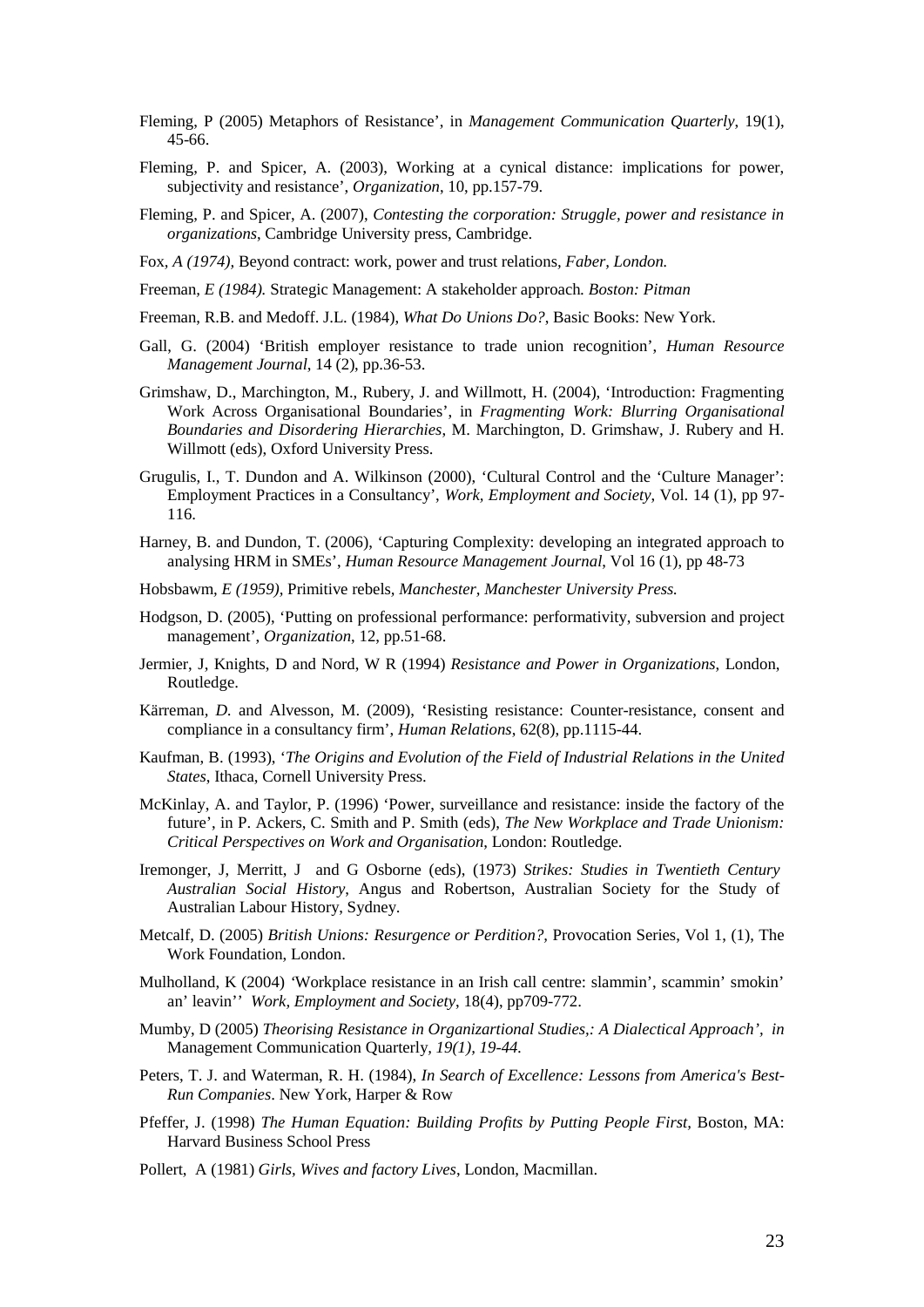- Pollert, A and Charlwood, A (2009) 'The Vulnerable Worker in Britain and problems at work', *Work Employment and Society*, 23(2), 343-362.
- Purcell, J (1993) 'The end of Institutional industrial relations', *Political Quarterly*, 64, 1: 6-23.
- Putnam, L, Grant, D, Michelson, G and Cutcher, L (eds) 2005 'Discourse and resistance',*Management Communication Quarterly*, 19(1) August., 5-18.
- Roy, D. (1952), 'Quota Restriction and Goldbricking in a Machine Shop.' *The American Journal of Sociology* 57: 427-442.
- Smith, P. (2009) 'New labour and the commonsense of neoliberalism: trade unionism, collective bargaining and workers' rights', *Industrial Relations Journal*, 40(4), pp.337-355.
- Smith, W and Tabak, F (2009) Monitoring Employee emails: Is there any room for Privacy? *Academy of Management Perspectives*, November 2009, p33-48.
- Spitzmuller, C and Stanton, J (2006), *Journal of Occupational and Organizational Psychology*, 79, 245–272 .
- Taylor, F W (1911) *The Principles of Scientific Management*, New York, Harper.
- Thompson, E P (1963) *The Making of the English Working Class*, London, Gollancz.
- Thompson, P. (2005), 'Brands, boundaries and bandwagons. Critical reflection on Critical Management Studies', in S. Fleetwood and S. Ackroyd (Eds), *Critical realism in action in organisation and management studies*, Routledge, London.
- van den Broek D. (1997), 'Human Resource Management, Cultural Control and Union Avoidance: An Australian Case Study', *Journal of Industrial Relations*, 3(3), pp. 332- 48.
- van den Broek D (2002), 'Monitoring and surveillance in call centres: some responses from Australian workers'. *Labour & Industry,* 12 (3) April. Pp 43-59.
- van den Broek D (2004) 'Call to Arms?: Call Centre Organising in Australian Telecommunications Call Centres' in *Human Resource Management and Call Centres*, S. Deery and N. Kinnie, Palgrave, London, pp. 267-283
- van den Broek D 2003 'Recruitment Strategies and Union Exclusion in Two Australian Call Centres', *Relations Industrielles/Industrial Relations*, vol.58:3.
- van den Broek D. (2008), 'Doing things right', or 'doing the right things'? Call centre migrations and dimensions of knowledge', *Work, Employment and Society*, 22(4), pp.601-13.
- Vardi and Weitz, (2004), *Misbehaviour in Organizations: Theory, Research, and Management*, LEA, Mahwah, NJ.
- Vardi, Y and Wiener, Y (1996), 'Misbehaviour in Organizations: A motivational framework', *Organizational Science*, Vol 7, No 2, pp 151-165.
- Willmott, H. (1993), 'Strength is ignorance; slavery is freedom: Managing culture in modern organizations, *Journal of Management Studies*, 30, pp.515-52.
- Zeitlin, J. (1987) 'From Labour History to the History of Industrial Relations' in *The Economic History Review*, Second Series, 40, 2, May
- Zuboff, S., (1988) *In the Age of the Smart Machine: The Future of Work and Power*, New York, Basic Books.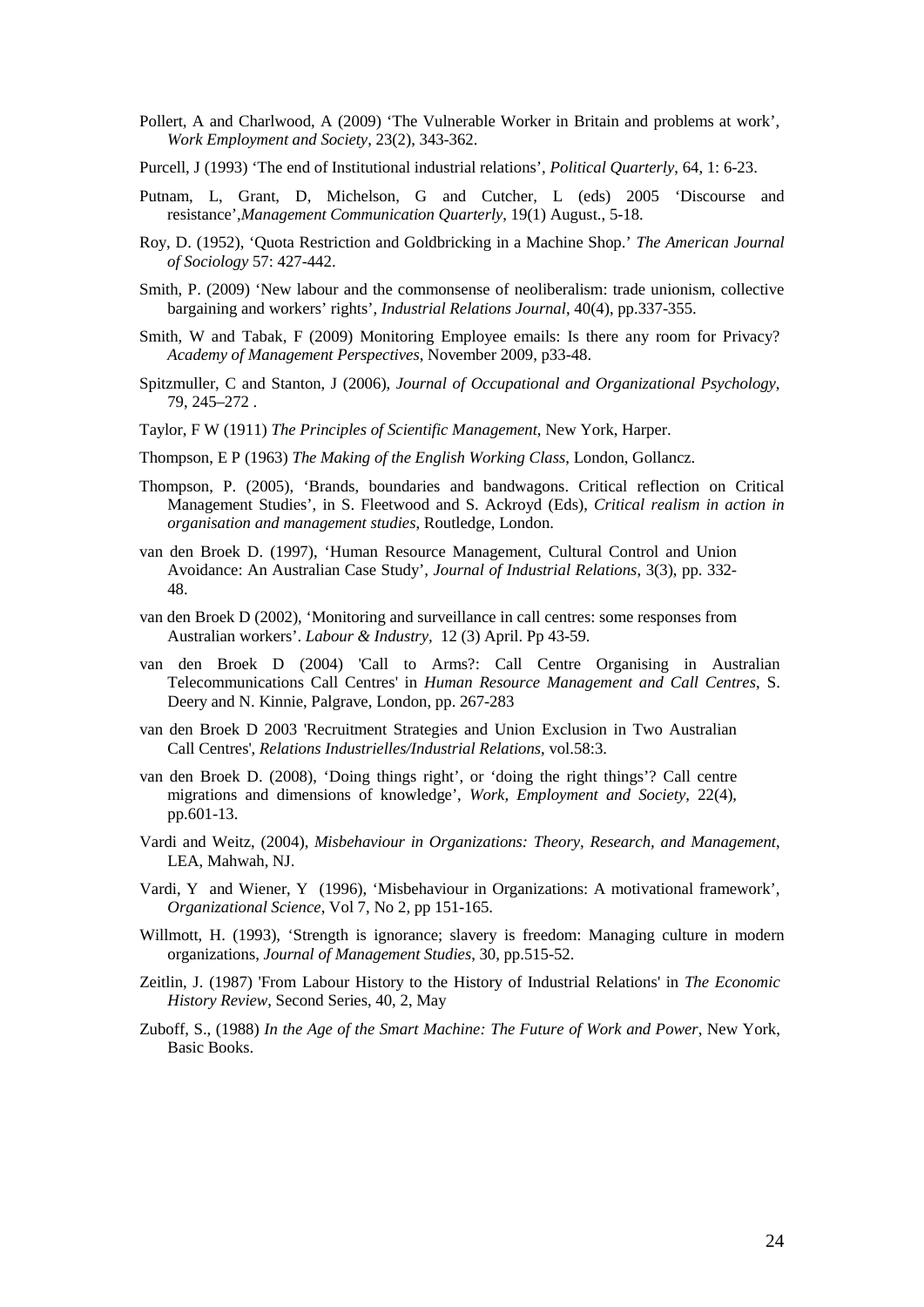# **Appendix 1: Case Studies: 1994 -2004.**

| Case       | <b>Contextual Dimensions and Framework</b>   |                                                                                                                                                                                             |                                                             |                                                                                  |                            |                  | <b>Observed</b>                                                        |
|------------|----------------------------------------------|---------------------------------------------------------------------------------------------------------------------------------------------------------------------------------------------|-------------------------------------------------------------|----------------------------------------------------------------------------------|----------------------------|------------------|------------------------------------------------------------------------|
|            | <b>Sector and Context</b>                    | Markey position-competitive standing                                                                                                                                                        | <b>Anti- and Non-union</b>                                  | Workplace regime                                                                 | <b>Occupations</b>         | interviewed      | resistance-                                                            |
|            |                                              |                                                                                                                                                                                             | managerial strategy                                         |                                                                                  |                            |                  | misbehaviour                                                           |
|            | German-owned                                 | Experienced significant market decline in                                                                                                                                                   | Union derecognised in 1992;                                 | Medium-sized: 500                                                                | Manual                     | 10               | collective identity<br>resistance;                                     |
| Mini Steel | MNC;<br>set-up<br>in<br>South of England     | 1980s; moderate growth in 1990/2000s.                                                                                                                                                       | Aggressive intimidation of<br>workers in pursuit of non-    | employees, mostly<br>manufacturing steel                                         | workers                    | $\boldsymbol{2}$ |                                                                        |
|            | mid-1970s;<br>Steel                          |                                                                                                                                                                                             | unionism.                                                   | workers.                                                                         | Senior                     |                  | informal individual                                                    |
|            | manufacturer.                                |                                                                                                                                                                                             |                                                             |                                                                                  | managers                   | Plus 1 union     | mischief                                                               |
|            |                                              |                                                                                                                                                                                             |                                                             |                                                                                  |                            | official         | formal collective                                                      |
|            |                                              |                                                                                                                                                                                             |                                                             |                                                                                  |                            |                  | resistance                                                             |
|            | Privatised<br>local                          | Growing market share of services                                                                                                                                                            | Refusal to recognise union                                  | Small: 75 employees,                                                             | Clerical                   | 3                | collective<br>identity                                                 |
|            | authority<br>training                        | (training provision) to private companies                                                                                                                                                   | requests for recognition in                                 | all clerical and                                                                 | employees                  |                  | resistance;                                                            |
| <b>TEC</b> | body; outsourced in<br>early 1980s; North of | and other public authorities; shift from<br>public service provision to profit-making                                                                                                       | early 1990s; some marginal<br>intimidation<br>of workers    | professional service<br>staff                                                    | Team leaders               | 2                | informal individual                                                    |
|            | England;<br>Private                          | business.                                                                                                                                                                                   | joining unions; use of non-                                 |                                                                                  |                            |                  | mischief                                                               |
|            | training services                            |                                                                                                                                                                                             | union voice channels to                                     |                                                                                  |                            | Plus 1 union     | circumvent mgmnt                                                       |
|            |                                              |                                                                                                                                                                                             | resist union activity.                                      |                                                                                  |                            | official         | authority                                                              |
|            |                                              |                                                                                                                                                                                             |                                                             |                                                                                  |                            |                  | collective                                                             |
| ChemCo     | Indigenous chemical<br>plant, started mid-   | Moderate market growth; long-term<br>production schedules with 3 to 5 year                                                                                                                  | Managerial approach mix of<br>unilateral<br>autocracy,      | SME:<br>130<br>employees,<br>mostly                                              | Production<br>line workers | $\overline{4}$   | formal<br>resistance;                                                  |
|            | 1870s; North West of                         | client contracts; increasing dependence                                                                                                                                                     | decision-making<br>and                                      | production                                                                       |                            |                  |                                                                        |
|            | England:                                     | on supply chain customers, most large                                                                                                                                                       | benevolence;<br>non-union                                   | operatives:<br>small                                                             | Technicians/               | $\mathfrak{2}$   | informal individual<br>mischief                                        |
|            | Manufacturer<br>of                           | corporations.                                                                                                                                                                               | works committee created to                                  | number<br>of                                                                     | engineers                  |                  |                                                                        |
|            | intermediary                                 |                                                                                                                                                                                             | avoid union demand.                                         | technicians/engineers                                                            |                            |                  | circumvent mgmnt                                                       |
|            | chemicals (e.g. paint<br>additives, dies)    |                                                                                                                                                                                             |                                                             |                                                                                  | Senior<br>managers         | $\sqrt{2}$       | authority                                                              |
|            | US-Canadian MNC;                             |                                                                                                                                                                                             |                                                             | Small-to-Medium-                                                                 | Call centre                | 3                | collective<br>identity                                                 |
| WaterCo    | Bottled mineral water                        | sensitive US-owned<br>mineral<br>water                                                                                                                                                      | unionisation; victimisation of                              | sized: 120                                                                       | operatives                 |                  | resistance;                                                            |
|            | to industry and retail                       | company employs 120 workers across                                                                                                                                                          | workers;<br>dominant anti-                                  | employees; three                                                                 |                            |                  |                                                                        |
|            |                                              |                                                                                                                                                                                             |                                                             |                                                                                  |                            | 6                | mischief                                                               |
|            |                                              |                                                                                                                                                                                             |                                                             |                                                                                  |                            |                  |                                                                        |
|            |                                              |                                                                                                                                                                                             |                                                             |                                                                                  |                            |                  |                                                                        |
|            |                                              |                                                                                                                                                                                             |                                                             | drivers, sanitation                                                              |                            |                  |                                                                        |
|            |                                              |                                                                                                                                                                                             |                                                             | engineers                                                                        |                            |                  | circumvent mgmnt                                                       |
|            |                                              |                                                                                                                                                                                             |                                                             |                                                                                  |                            |                  |                                                                        |
|            | trade.                                       | Significant market growth; product price<br>several UK sites: delivery drivers,<br>process operators and clerical staff.<br>Started in 1987 with fastest growing<br>market share in the UK. | hostility<br>Aggressive<br>to<br>union managerial ideology. | plants in UK; call<br>centre employees,<br>process plant<br>operatives, delivery | Delivery<br>drivers        |                  | informal individual<br>collective<br>formal<br>resistance<br>authority |